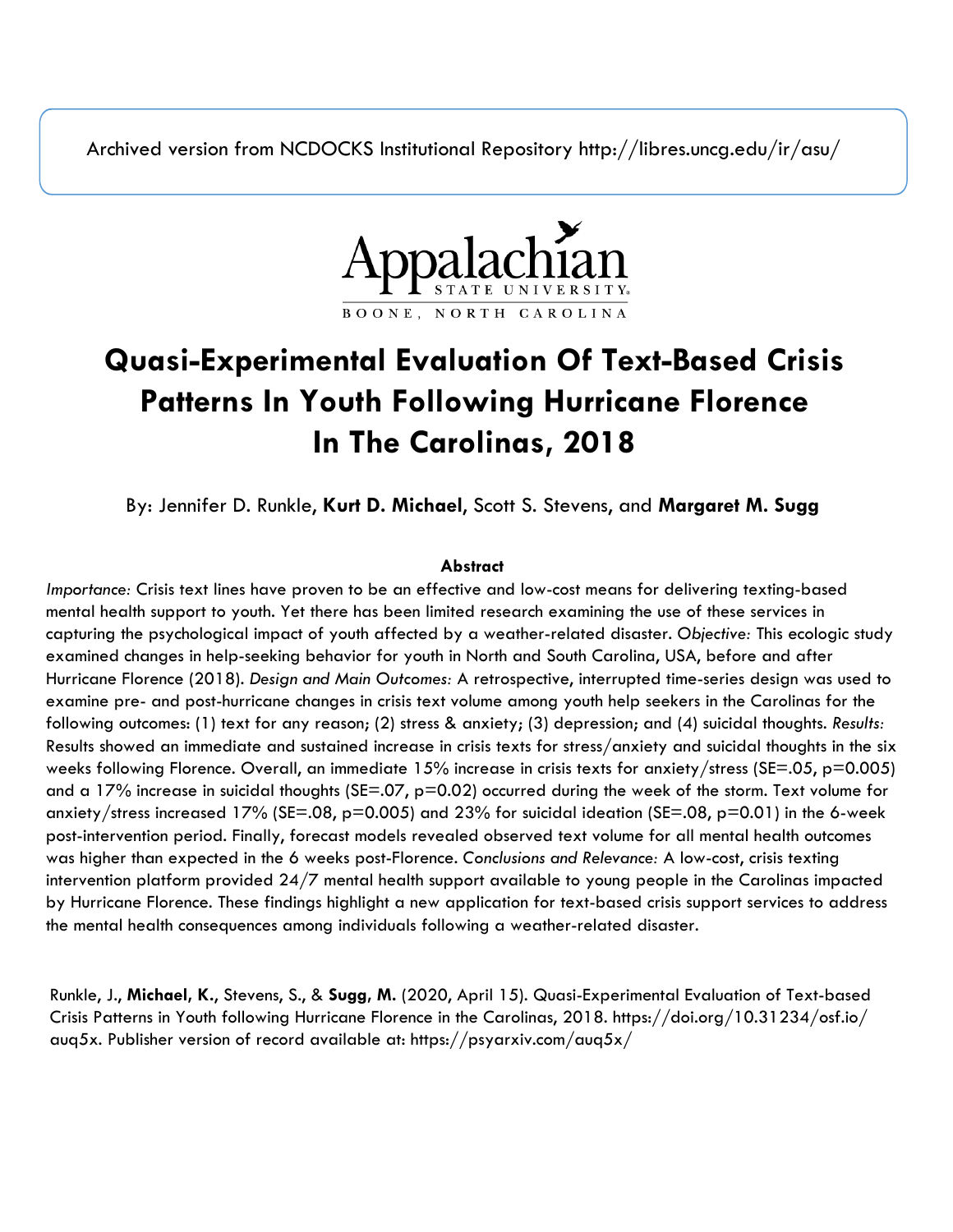# **Quasi-Experimental Evaluation of Text-based Crisis Patterns in Youth following Hurricane Florence in the Carolinas, 2018**

Authors: Jennifer D. Runkle<sup>a</sup>, PhD, MSPH, Kurt D. Michael<sup>b</sup>, PhD, MS, Scott S. Stevens, MS<sup>a</sup>, Margaret M. Sugg<sup>c</sup>, PhD, MA

a North Carolina Institute for Climate Studies, North Carolina State University, 151 Patton Avenue, Asheville, NC 28801, United States of America, [jrrunkle@ncsu.edu,](mailto:jrrunkle@ncsu.edu) 828-257-3030 (Corresponding author)

b Department of Psychology, Appalachian State University, P.O. Box 32066, Boone, North Carolina 28608, United States of America

c Department of Geography and Planning, Appalachian State University, P.O. Box 32066, Boone, North Carolina 28608, United States of America1

Word count: 3,300

*Keywords*: youth; weather-related disasters; mental health; Crisis Text Line; text-based crisis support; interrupted-time series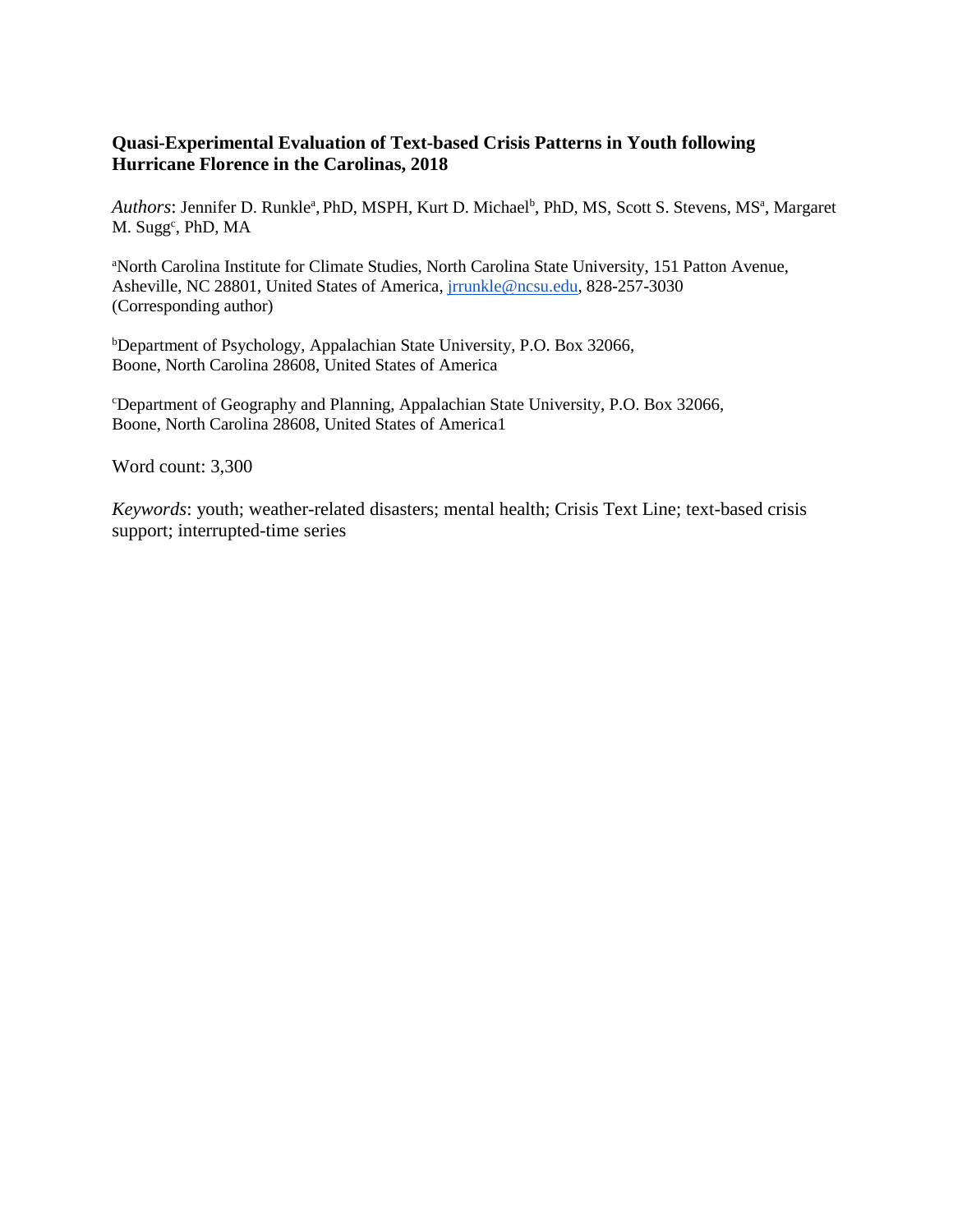# **Highlights**

- Limited research on mobile crisis counseling services following weather-related disasters.
- Low-cost, crisis texting platform provided 24/7 mental health support available to youth
- Notable increase in crisis help-seeking behaviors for youth in Carolinas post-Hurricane Florence, 2018
- Parallel increase in emergency department volume for mental conditions among youth in impacted communities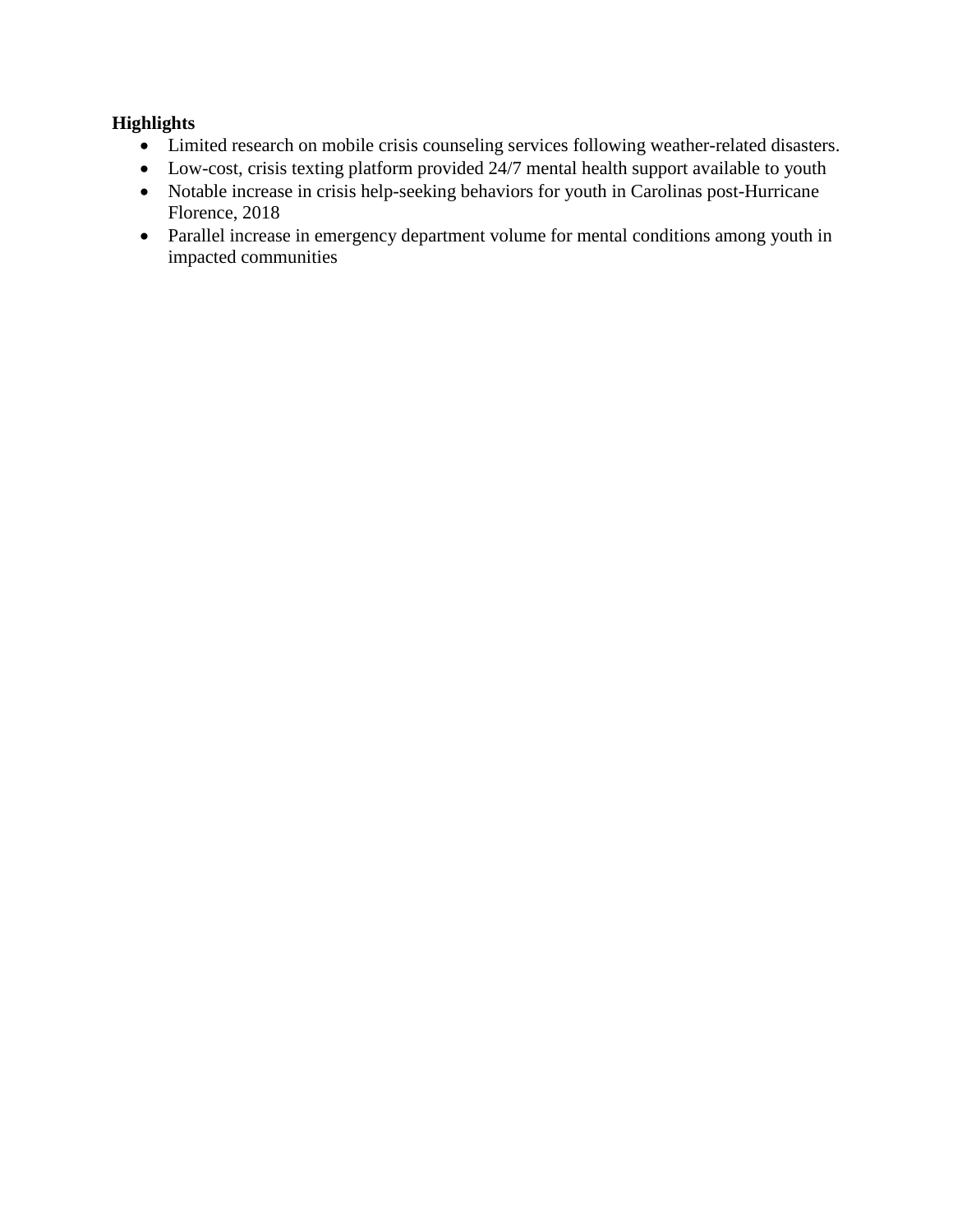#### **ABSTRACT**

**IMPORTANCE** Crisis text lines have proven to be an effective and low-cost means for delivering texting-based mental health support to youth. Yet there has been limited research examining the use of these services in capturing the psychological impact of youth affected by a weather-related disaster.

**OBJECTIVE** This ecologic study examined changes in help-seeking behavior for youth in North and South Carolina, USA, before and after Hurricane Florence (2018).

**DESIGN AND MAIN OUTCOMES** A retrospective, interrupted time-series design was used to examine pre- and post-hurricane changes in crisis text volume among youth help seekers in the Carolinas for the following outcomes: (1) text for any reason; (2) stress  $\&$  anxiety; (3) depression; and (4) suicidal thoughts.

**RESULTS** Results showed an immediate and sustained increase in crisis texts for stress/anxiety and suicidal thoughts in the six weeks following Florence. Overall, an immediate 15% increase in crisis texts for anxiety/stress (SE=.05,  $p=0.005$ ) and a 17% increase in suicidal thoughts (SE=.07, p=0.02) occurred during the week of the storm. Text volume for anxiety/stress increased 17% (SE=.08, p=0.005) and 23% for suicidal ideation (SE=.08, p=0.01) in the 6-week postintervention period. Finally, forecast models revealed observed text volume for all mental health outcomes was higher than expected in the 6 weeks post-Florence.

**CONCLUSIONS AND RELEVANCE** A low-cost, crisis texting intervention platform provided 24/7 mental health support available to young people in the Carolinas impacted by Hurricane Florence. These findings highlight a new application for text-based crisis support services to address the mental health consequences in youth following a weather-related disaster,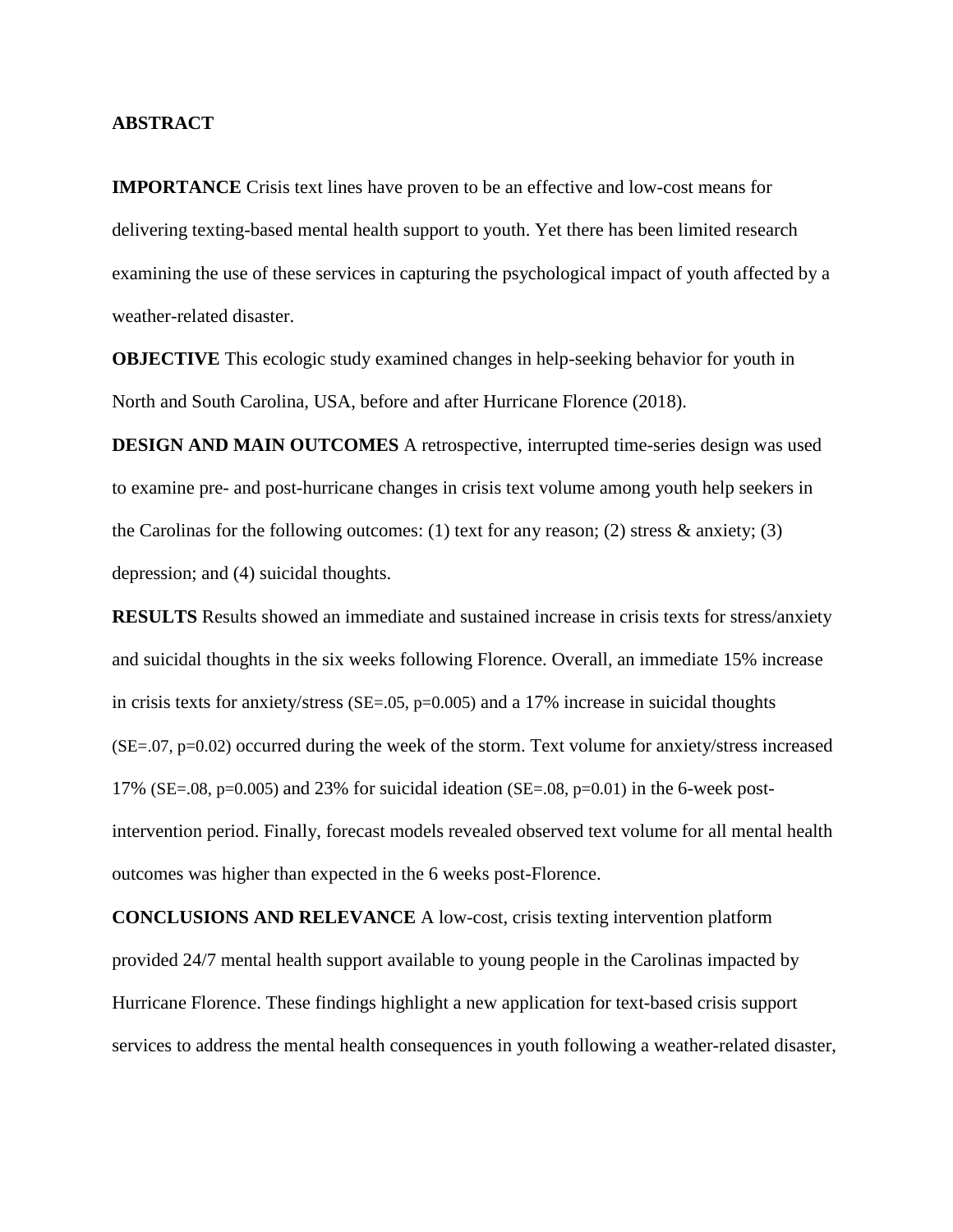as well as the potential for these types of interventions to measure situational awareness in impacted communities.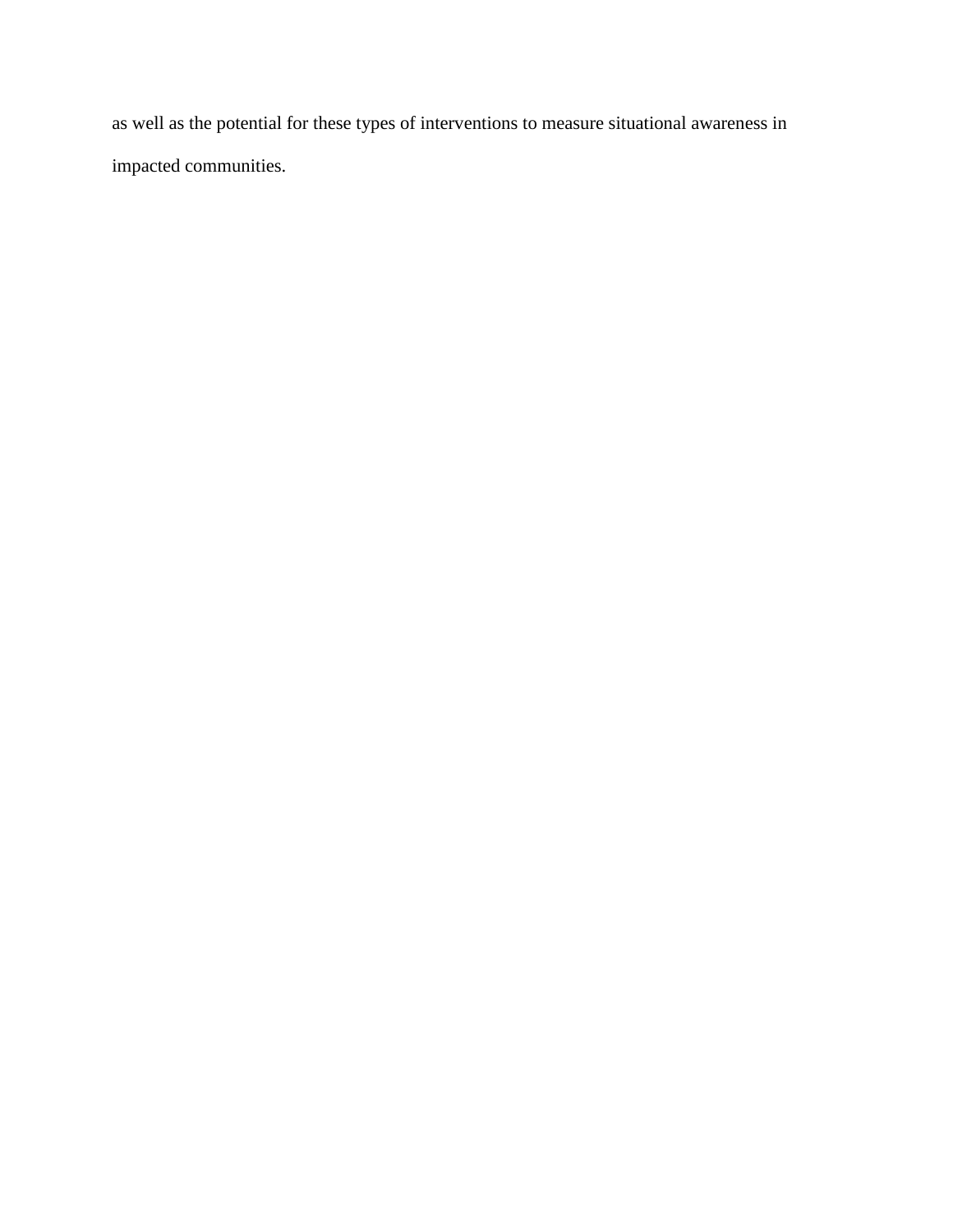## **INTRODUCTION**

Climatic variability and associated changes in weather patterns are creating new mental health risks and exacerbating existing healthcare disparities.<sup>1,2</sup> Since the early 1980s, significant changes in the intensity, frequency, and duration of North Atlantic hurricanes have been observed.3 In the Southeastern US, climate change is projected to increase sea-level rise and heavy precipitation events, as well as the frequency and intensity of weather-related disasters, such as tropical cyclones.<sup>3,4</sup> The coast of the Southeastern region of the United States is particularly vulnerable to sea-level rise, storm surge, flooding, and hurricanes. In recent years, the Carolinas have been impacted by several billion-dollar events (losses in damage and life)<sup>4</sup>, including the record flooding in South Carolina in 2015 (Oct 1-5), Hurricane Matthew in 2016 (Oct 7-9), and Hurricane Florence in 2018 (Sept 13-18).

Climate change is intensifying the risk, frequency, and severity of natural disasters, especially climate-sensitive disasters relating to hydrological and meteorological hazards posing significant threats to mental health and well-being.<sup>5</sup> Roughly 1 out of 4 Americans are under the age of 18 (i.e., ~74 million) and recent estimates show that 14% of individuals in this age group have been exposed to a disaster in their lifetime.<sup>6</sup> Dose-response patterns exhibiting increasing exposure and subsequent increases in a wide range of mental health consequences have been identified in adolescents post-hurricane, including serious emotional disturbances<sup>7</sup>, reactive aggression<sup>8,9</sup>, depression, anxiety<sup>10</sup> and existential anxiety<sup>11</sup>, post-traumatic stress disorder  $(PTSD)^{12-16}$ , identity distress<sup>17</sup>, sleep disturbance<sup>18</sup>, and poor academic achievement<sup>9</sup>. A significant number of empirical studies have documented the persistent effects of disaster-related stressors in young survivors for up to two years and beyond following a hurricane resulting in a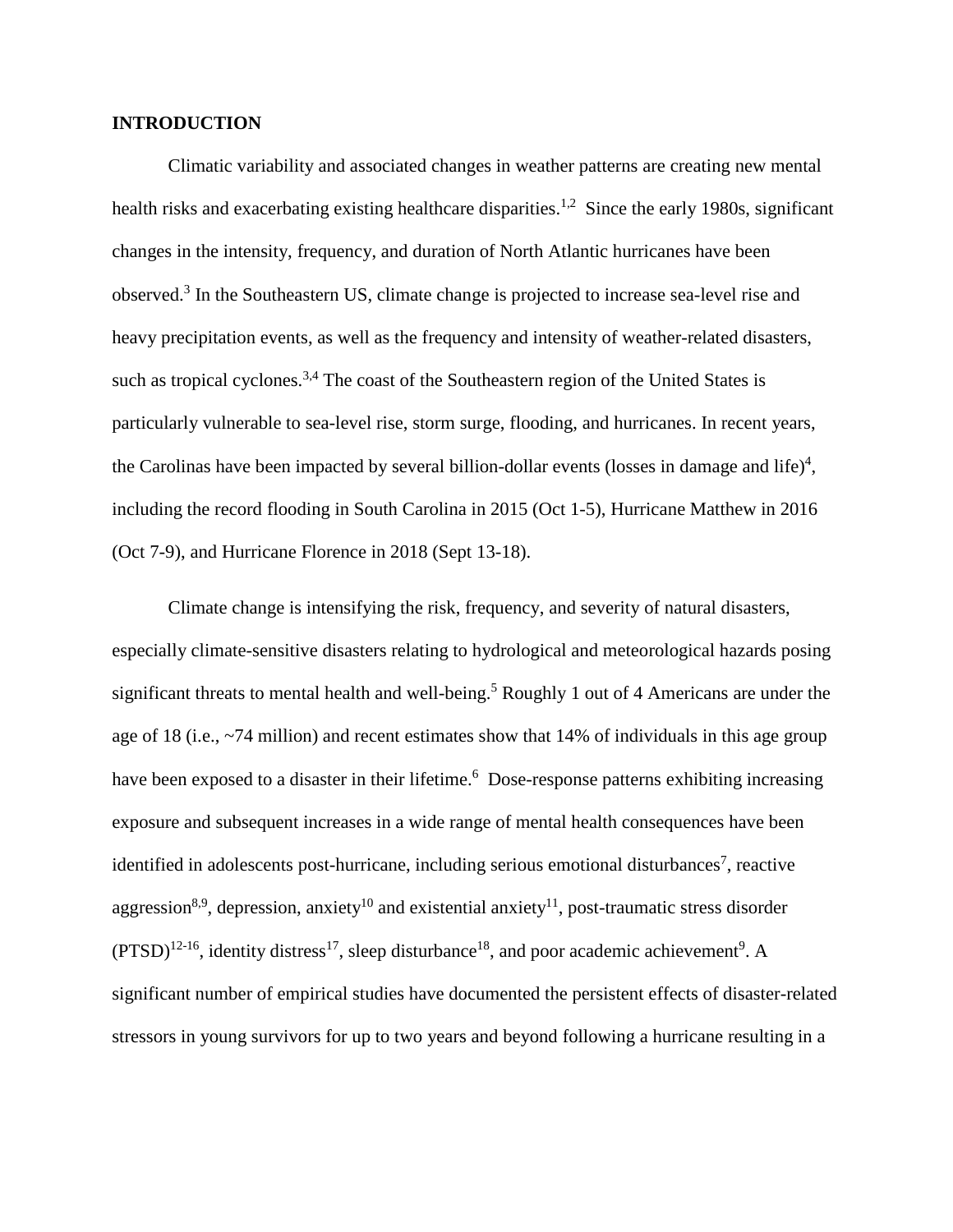disproportionately high prevalence of anxiety, depression, post-traumatic stress, and suicidal ideation $19-31$ .

While there are multiple drivers in the pathway of psychological disorders following a weather-related disaster, a few potential mechanisms in which climate may be linked to amplified mental health risks include: aggravating root causes of mental illness, traumatic experience, strain on public health-related resources, excess exposure to thermal stress, and loss of individual mental health resources.<sup>2</sup>

Examining the mental health of youth post-disaster may serve as an indicator of recovery efforts and be used to inform targeted interventions in this high-risk group.<sup>32</sup> Crisis text-based counseling services have proven to be an effective and low-cost means of delivering mental health support to individuals struggling with thoughts of suicidality, hopelessness and psychological pain.33,34 Yet limited research has examined the level of utilization of these mobile crisis counseling services in addressing the psychological impact on youth affected by weatherrelated disasters.

The objective of this retrospective, interrupted time-series study was to evaluate pre- and post-changes in crisis-support seeking patterns among youth impacted in the Carolinas (North Carolina and South Carolina) during and following Hurricane Florence in 2018. Our main hypothesis concerning the impact model of Florence assumed text volume temporarily increased immediately and in the weeks after the storm (i.e., temporary level and slope change). To our knowledge, our study is the first to examine crisis help-seeking behaviors across a large population of youth immediately following a large natural disaster.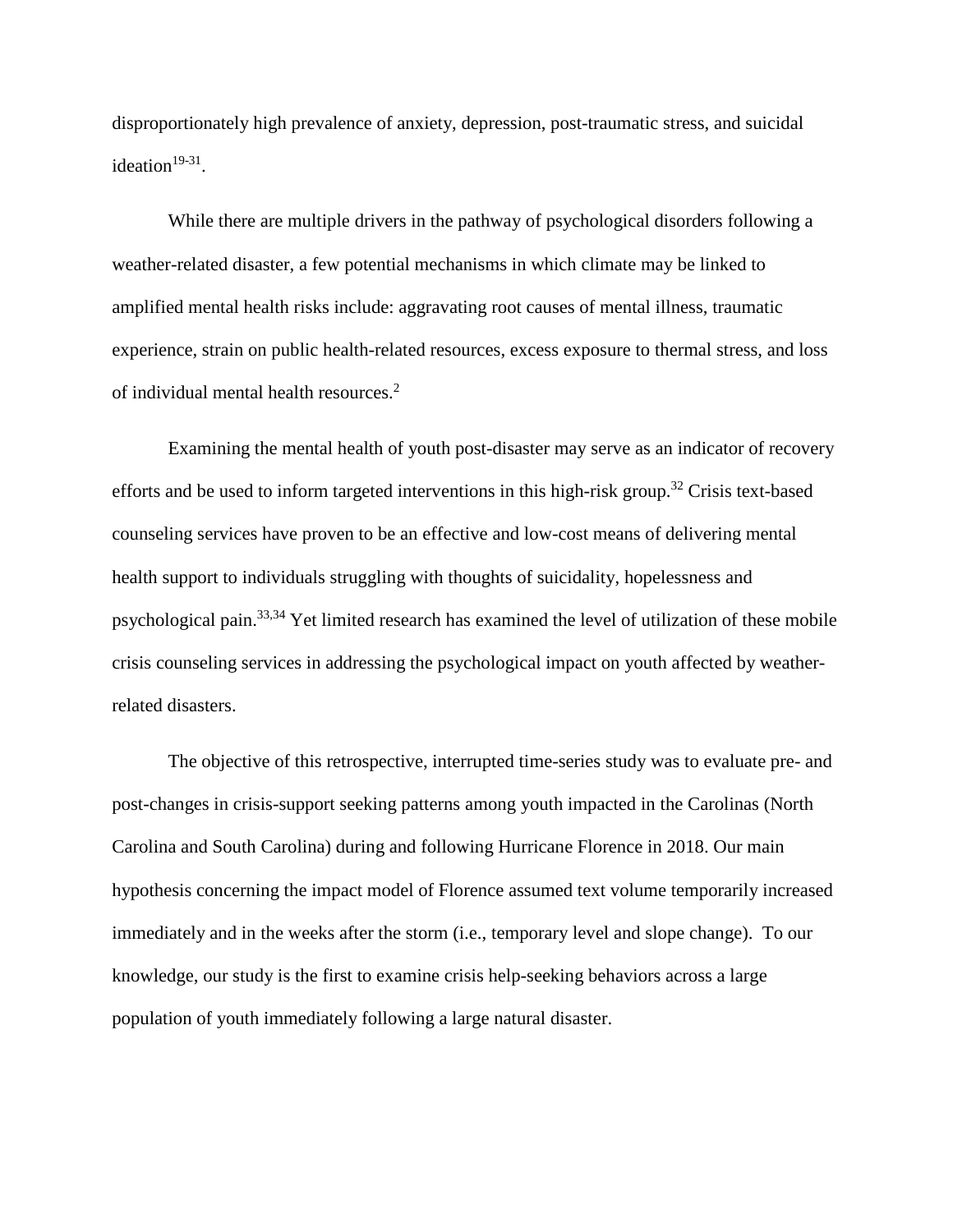## **METHODS**

#### *Storm Impact on Study area*

Hurricane Florence (Sept  $\sim$ 13-18<sup>th</sup>, 2018) made landfall along the coast of North Carolina as a category one storm.<sup>35</sup> Florence was a slow-moving hurricane that generated more than 10 inches of rainfall along the coasts of North Carolina (NC) and South Carolina (SC); whereby historic tropical cyclone rainfall records were exceeded in both states (NC: 39.9 inches for Florence compared to 24.1 inches for Hurricane Floyd in 1999; SC: 23.6 inches for Florence compared to 17.5 inches for Tropical Storm Beryl in 1994).<sup>35</sup> These high-volume rains, in turn, caused substantial low-land and river flooding throughout the Carolinas and surpassed flood stage records captured during Hurricane Matthew in 2016.<sup>36</sup> The NOAA National Centers for Environmental Information (NCEI) estimated damages from wind and water during Florence resulted in \$24 billion in losses (e.g., societal disruptions, property damage) and 47 deaths.<sup>35</sup> The damage incurred from Florence in North Carolina exceeds the cost of damages exacted during Hurricanes Matthew (2026) and Floyd (1999) combined.<sup>37</sup>

## *Crisis-text data*

Data on crisis help-seeking patterns were obtained from Crisis Text Line (CTL), a global not-for-profit organization that provides free, 24/7 confidential crisis intervention via a text message platform to youth and young adult populations. These data have been used in the context of open data collaborators<sup>38</sup> to understand the relationship between crisis-help seeking in response to temperature extremes<sup>39</sup>, the release of the Netflix series 13 Reasons Why<sup>40,41</sup>, and rural versus urban differences in the use of these technology-supported crisis interventions in youth<sup>42</sup> The basic premise is that an individual in crisis can text into the service and be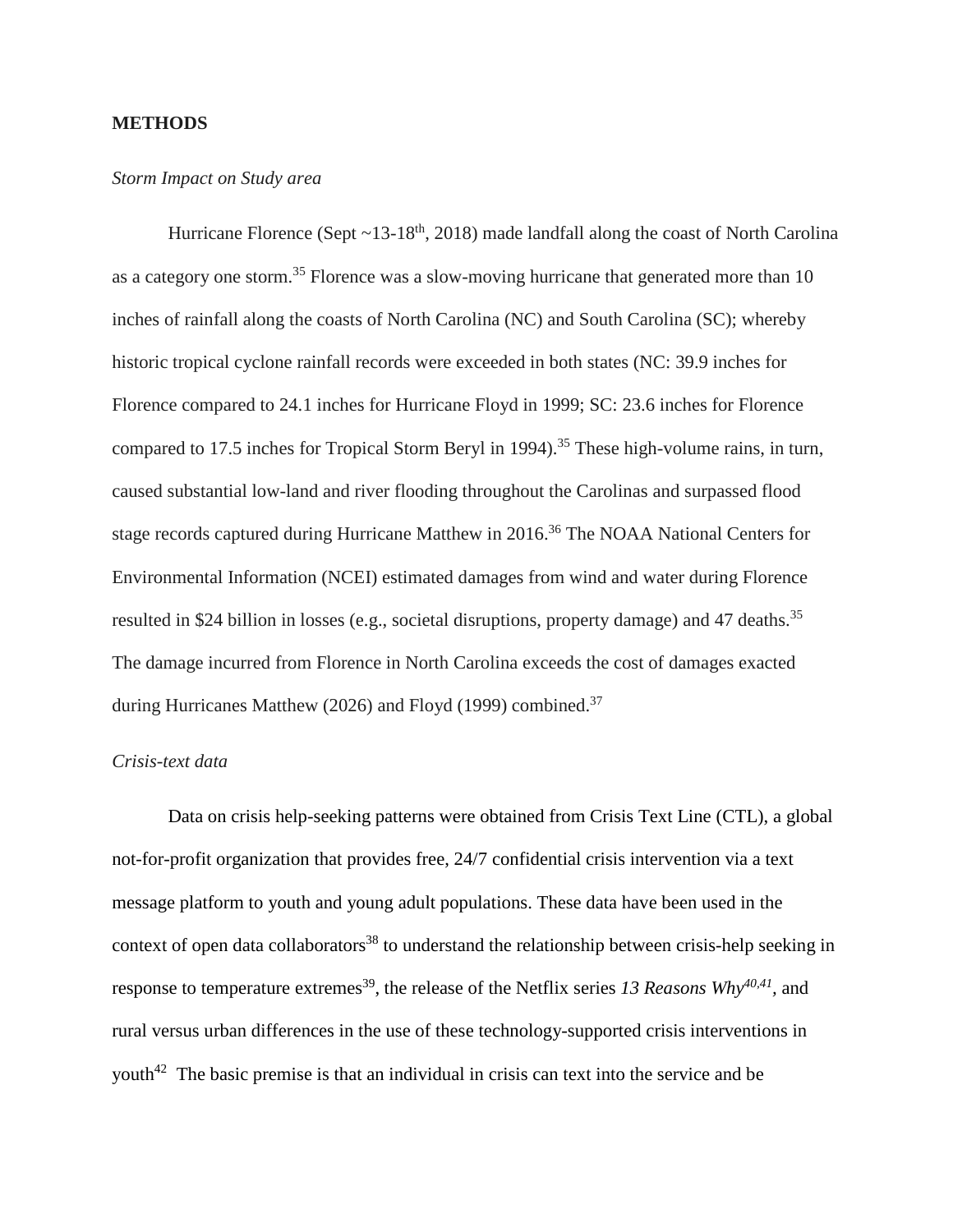connected with a trained Crisis Counselor. Following each conversation, the counselor assigns data labels to the 'texter's issue' or topic areas discussed (e.g., anxiety, stress, suicidal thoughts) based on a list of 35 options (see supplemental Table 1). In some scenarios, a texter can report multiple issues during a conversation. We then used text-mining software to separately code and label the issues discussed for each crisis conversation.

Daily CTL conversation counts were aggregated for all NC and SC area codes for the following outcomes before and after the storm: (1) any crisis-text; (2) stress and anxiety; (3) depression; and (4) suicidal ideation. All crisis texts were deidentified to protect privacy and details on the user's name, date of birth, phone number or contents of the message and were provided for 01 January 2018 to 31 October 2018. This time period was the only data available for sharing at the time of the study team's request. Data on demographic characteristics were available for a small subset of users (approximately 20% of texters) who agreed to supply these details through a post-conversation survey but were not included in the analysis due to the small sample size.

Since CTL's inception in 2013, crisis counselors have facilitated over 105 million conversations with individuals in crisis. Although CTL crisis services are widely disseminated at the local community level through partnerships with schools, public health officials, and community partners, no strategic efforts are currently made to leverage existing dissemination channels to get the word out about these crisis counseling services in communities impacted by a weather-related disaster. To date, national crisis trends reflect that about 25% of texting volume in NC in SC have been related to anxiety stress (NC ranked 22 and SC 32), 30 to 35% related to depression/sadness (NC ranked 10 and SC 11), and 20 to 25% related to suicide compared to about 20-25% for suicide (NC ranked 39 and SC 43).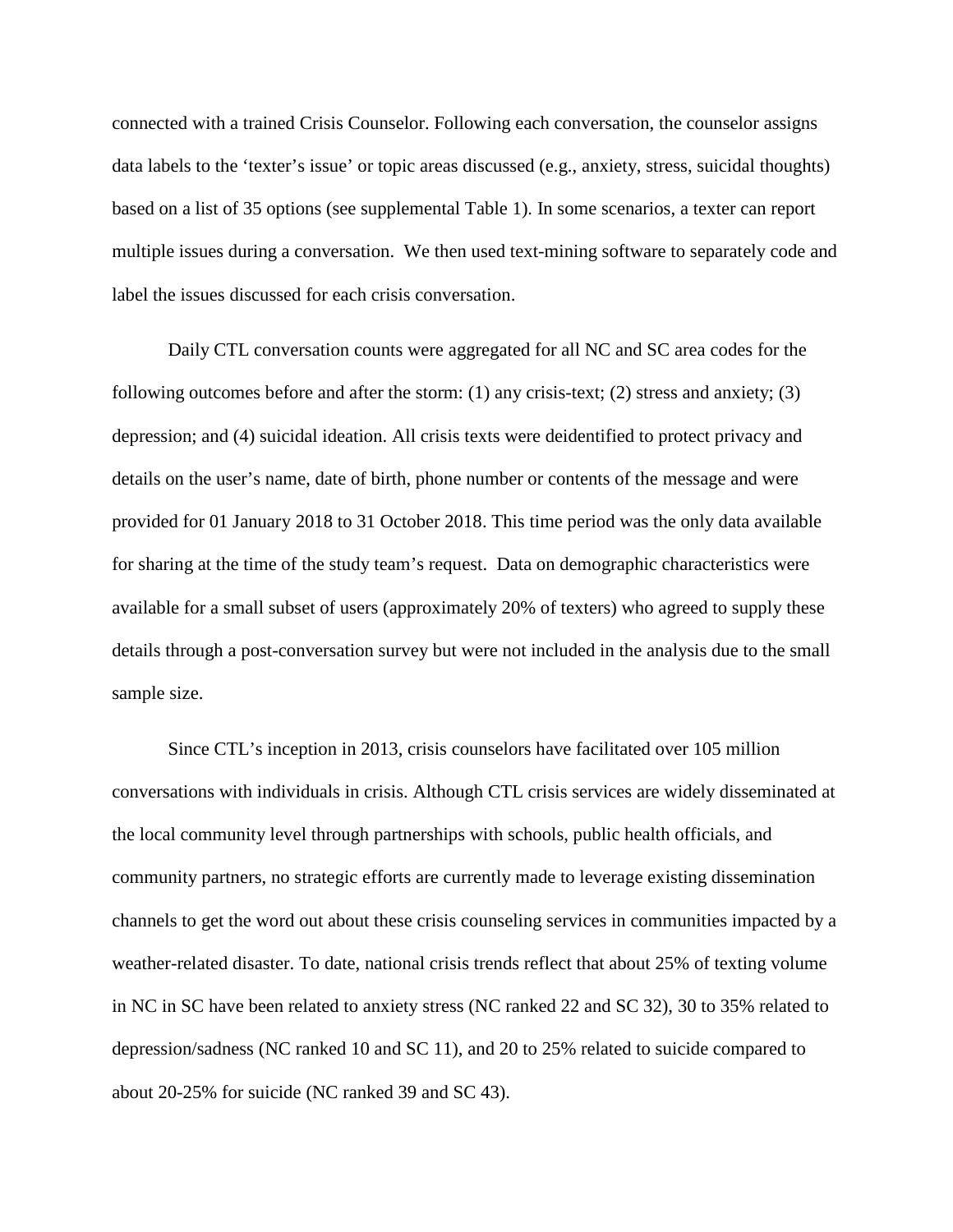#### *Emergency Department Visits*

Daily emergency department visits for the same period 01 January 2018 to 31 October 2018 were obtained from the North Carolina Disease Event Tracking and Epidemiologic Collection Tool (NC DETECT), a statewide surveillance system. ED visits were categorized based on the following *International Classification of Diseases, Tenth Revision, Clinical Modification*<sup>43</sup> (ICD-10-CM) diagnosis codes: 1) all mental health disorders (F00 to F99); 2) anxiety (F40 - F48); 3) depression (F32-F33); and 4) suicidal ideation (R45.851).

All ED visits were associated with the county of residence only for youth (age 15 to 24 years) impacted by the storm in North Carolina. Relying on FEMA Disaster Declaration maps for North Carolina<sup>44</sup>, we assigned each county to one of three Hurricane Florence exposure groups: 1) *directly impacted* counties defined as those who received both individual and public assistance; 2) *indirectly* impacted counties for those who received either individual or public assistance; and 3) *no impact* for counties who received no designation.

#### *Intervention periods*

The study period was restricted to Jan 1 to Oct 31, 2018, based on the available data provided by CTL. We categorized the pre-intervention period as Jan 1, 2018, to September 12, 2018, and the post-intervention period as of September 19, 2018, to October 31, 2018. To evaluate changes in crisis text volume in youth following Florence, we examined the immediate impact on CTL volume during the storm (September 13, 2018, to September 18, 2018) and for three separate post-intervention scenarios: (1) *acute impact* on CTL volume in the two weeks post-Florence (September 18, 2018, to October 2, 2018 ); (2) *immediate, continuing impact* on CTL volume ~6 weeks after the storm (September 13, 2018, to October 31, 2018); and (3)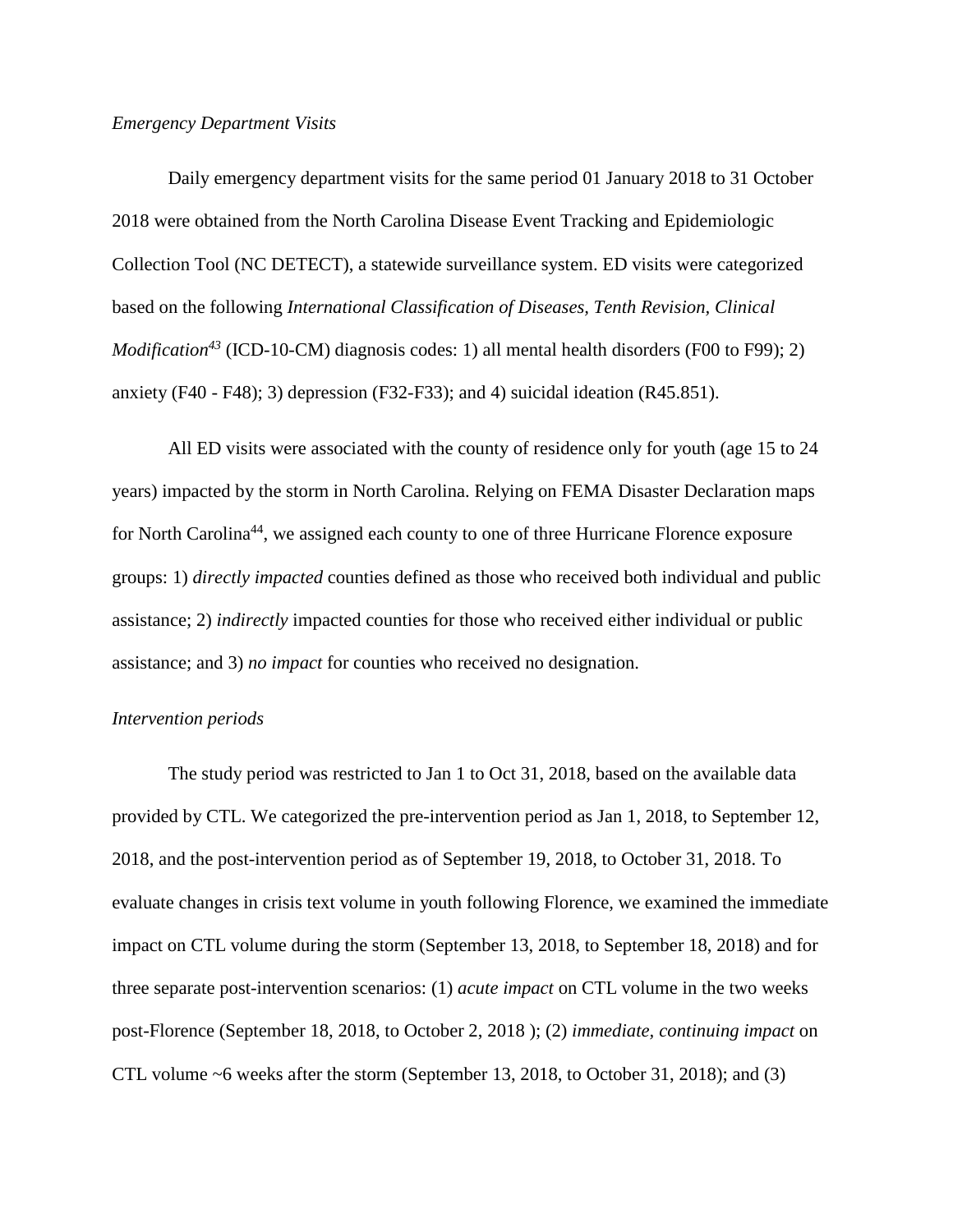*delayed, but continuing impact* on CTL volume 45 days after the storm (September 19, 2018, to October 31, 2018). The time-series included a total of 304 days of crisis-text observations, with 253 days of pre-Florence data and a post-Florence intervention period of 51 days. The specified autoregressive (AR1) model included the effect of Hurricane Florence (i.e., I= intervention) on the dependent variable (i.e., daily crisis texts) during (September 13-18, 2018) and after the storm (September 19, 2018, to October 31, 2018):

Equation (1):  $(Yt) = \mu + \omega_1 I_{1,t} + a_t$ 

where  $Y_t$  is the dependent variable representing the logarithmic transformation of daily crisis text counts for each of the defined outcomes (i.e., daily texts for youth in North and South Carolina combined), t indexes time,  $\mu$  is the mean term,  $\omega_1 I_1$  is the continual effect of the intervention on the dependent variable during the subsequent 51 days, i.e., the percent change after the intervention. Log-transformed daily counts of crisis texts were used to stabilize variance and can be interpreted as a percent change in daily text volume post-Florence. The right-hand side of Equation (1) characterizes the AR(1) noise process; whereby  $a_t$  is the random error term.

#### *Statistical Analysis*

Descriptive statistics were performed to examine the mean daily CTL volume with a 95% confidence interval for each intervention period. T-tests were used to examine whether mean daily CTL text volume for each outcome differed by intervention period (pre/post) ( $\alpha$ =0.05).

We performed an interrupted time series  $(ITS)^{45-47}$  analysis to capture the immediate or gradual impact of crisis text patterns in the Carolinas before and after Florence. Autoregressive Integrated Moving Average (ARIMA) models were employed to analyze repeated measures of daily CTL volume data and address autocorrelation between time-series. ARIMA models are a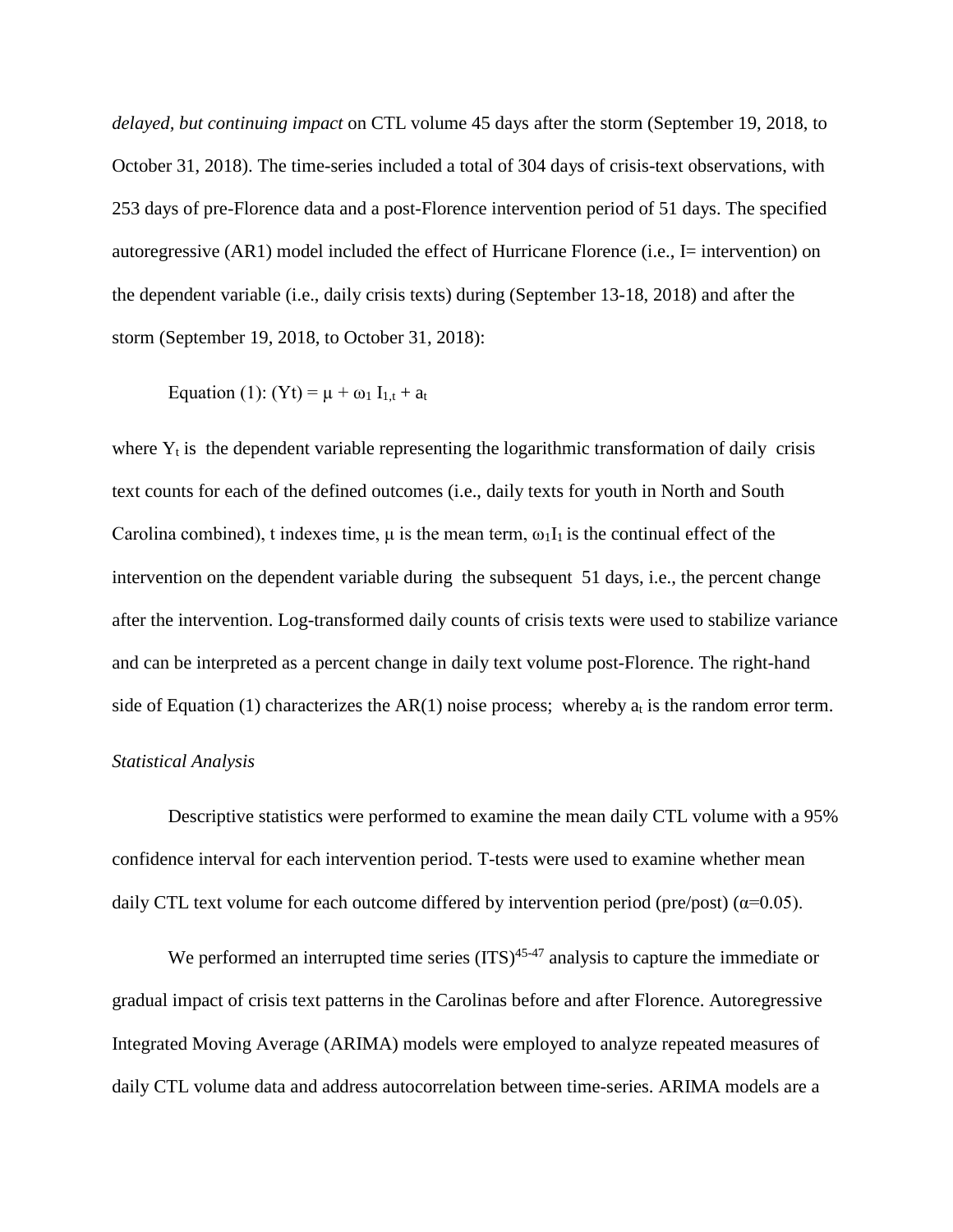flexible and sophisticated class of time-series models that allow for intervention hypothesis testing. We examined the various fit of autoregressive, moving average, or autoregressive moving average models by stepping through a standardized model fit exercise: (1) model identification, (2) parameter estimation, (3) diagnostic checking for each outcome, (4) intervention testing, and (5) forecasting.<sup>48</sup> Model fit was assessed using a number of measures: autocorrelation check for white noise, visual autocorrelation function (ACF), partial autocorrelation function (PACF), and ICAF plots, AIC and SBC criteria, and residual correlation and normality diagnostics were used to select the simplest and best-fit model.<sup>48</sup> The forecasting procedure in Proc ARIMA was used to generate one-step-ahead predictions of the time series using historical data from the fitted model to compare actual versus predicted counts of daily text in the post-intervention period.

## *Sensitivity Analysis: Changes in ED volume for NC*

The storm impacted more individuals (*n*=34,710 applications approved for individual assistance) and counties ( $n = 57$  out of 100 counties received major disaster declaration) in North Carolina compared to South Carolina (*n* = 5,175 applications approved for individual assistance, 19 out 46 counties received major disaster declaration). In a sensitivity analysis, we examined pre- and post-Florence changes in NC emergency department volume for the following mental health condition categories: 1) any mental health condition, 2) anxiety, 3) depression, or 4) suicidal ideation/thoughts.

All ITS analyses were performed using PROC Arima in SAS 9.4<sup>49</sup> and statistical significance was considered at *p*<.05.

#### **Results**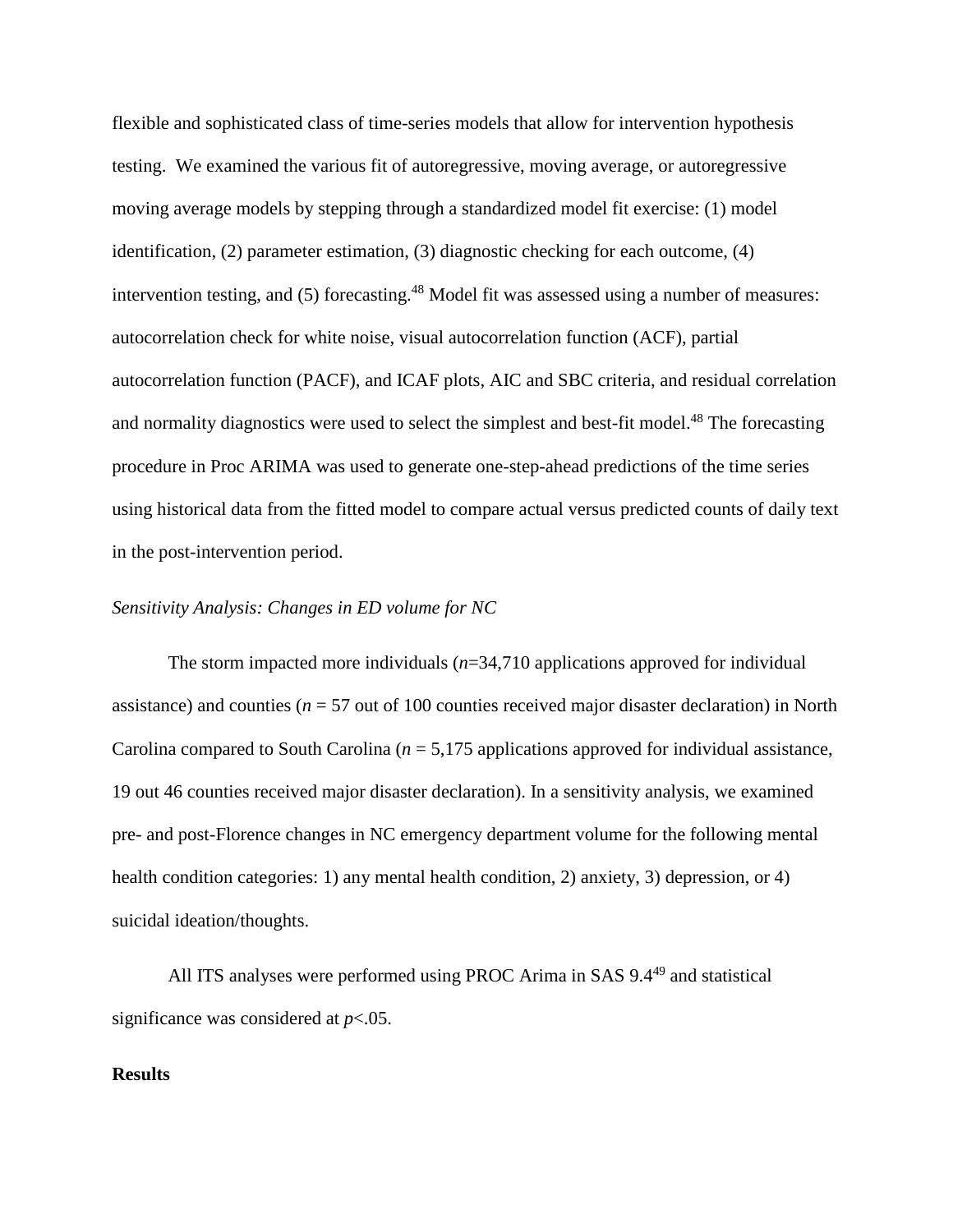Figure 1 shows daily CTL text volume for each outcome for the duration of the time series (Jan 1 to Oct 31, 2018). CTL volume for any reason peaked 5 and 13 days after the storm, while suicidal thoughts peaked around day 6 and depression peaked on day 13 post-Florence. Table 1 shows the summary statistics on the daily mean for each outcome by the intervention period. We observed significantly more crisis texts for anxiety and stress, as well as suicidal thoughts in the two weeks after Florence compared to the pre-intervention period. Daily text volume for anxiety and stress, depression, and suicidal thoughts were significantly higher in the six weeks after the storm compared to the pre-intervention period.

## *Intervention Models for Post-Florence Crisis Text*

The multiplicative autoregressive ARMA (1,0) model was the best-fit model to examine the change in daily crisis text counts. We observed no seasonal lag in daily crisis text volume within the period examined and therefore did not adjust for seasonality in our models. The impact model results for each outcome for the different intervention scenarios are shown in Table 2. We observed that shocks to the daily crisis text rate for each outcome during and immediately after the storm were felt in subsequent days following the storm (Figure 2 a-d). Results showed a statistically significant positive intervention effect for crisis texts related to (1) anxiety  $\&$  stress and (2) suicidal thoughts for the immediate, continuing impact intervention period, as well as the delayed, continuing impact period post-Florence (Table 2). We observed an immediate 16% (SE=.05,  $p=0.005$ ) and 22% (SE=.07,  $p=0.02$ ) increase in crisis texts for anxiety/stress and suicidal thoughts, respectively, once the storm commenced and a delayed 17% and a 23% increase in texts for anxiety/stress (SE=.08, *p*=0.005) and suicidal ideation (SE=.08, *p*=0.01) after Florence, respectively. Although only marginally significant, an 20% (SE=.10, *p*=0.09) increase in anxiety/stress texts were detected in the two weeks after the storm and an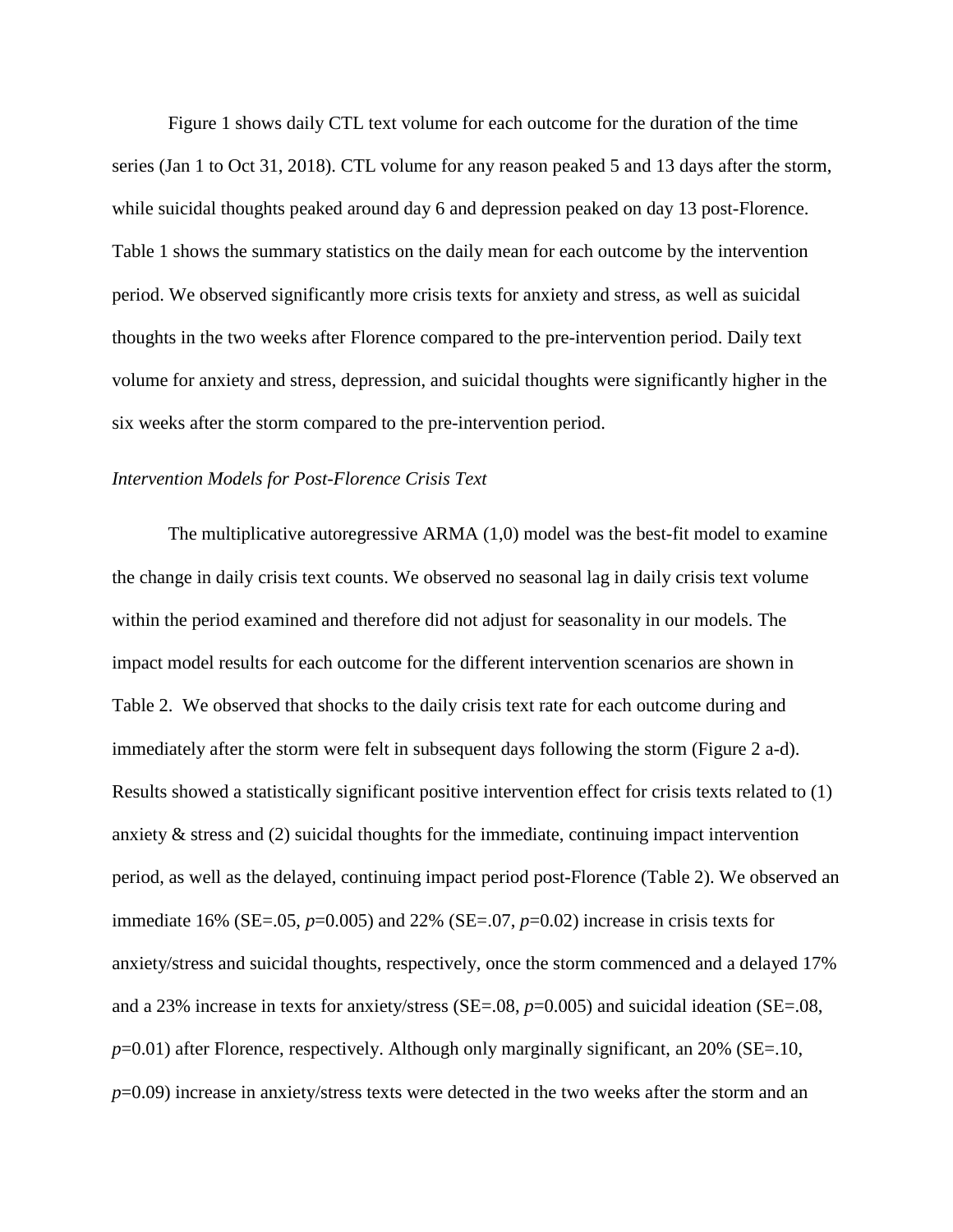11% (SE=.06, *p*=0.08) increase in depression-related texts occurred in the post-intervention period. Results confirm our hypothesis that Hurricane Florence generated an immediate and temporary increase in crisis-text patterns in the six weeks following the storm.

#### *Forecast Modeling of Suicidal Thoughts*

Using the  $AR(1)$  model, we forecasted daily future crisis texts for youth in the Carolinas post-Florence for each of the intervention periods. The results are one-step-ahead predictions for the first 45 days after the storm. In general, crisis text volume was higher than expected for all four outcomes.

#### *Sensitivity Analysis for NC ED Volume*

Daily ED volume increased from the pre- (daily mean of ED visits  $= 64.5$ ) to postintervention period (daily mean for ED visits  $= 73.0$ ) for directly impacted counties (t=  $-7.06$ , *p* <.0001) compared to a decrease in mean ED post-Florence (pre-Florence daily mean for ED visits= 91.3 compared to post-daily mean=  $83.7$ ; t=5.00  $p < .001$ ) for the indirectly impacted communities and no change in ED volume for counties not impacted by the storm (Supplemental Figure 1). ED visits for any mental health condition in youth peaked around 8 days after the storm compared to visits related to depression that peaked around 2 and 5 weeks after the storm. Visits to the ED for suicidal ideation peaked around a week after the storm and then spiked again 5 weeks later.

Similar to the CTL analysis, we used the AR(1) model to examine the delayed, but the continuing impact of Hurricane Florence on changes in daily ED volume for each of the four mental health conditions in youth. After Florence, we observed a significant 16% increase in ED visits for all mental health conditions (Figure 3a), a 21% higher ED volume for depression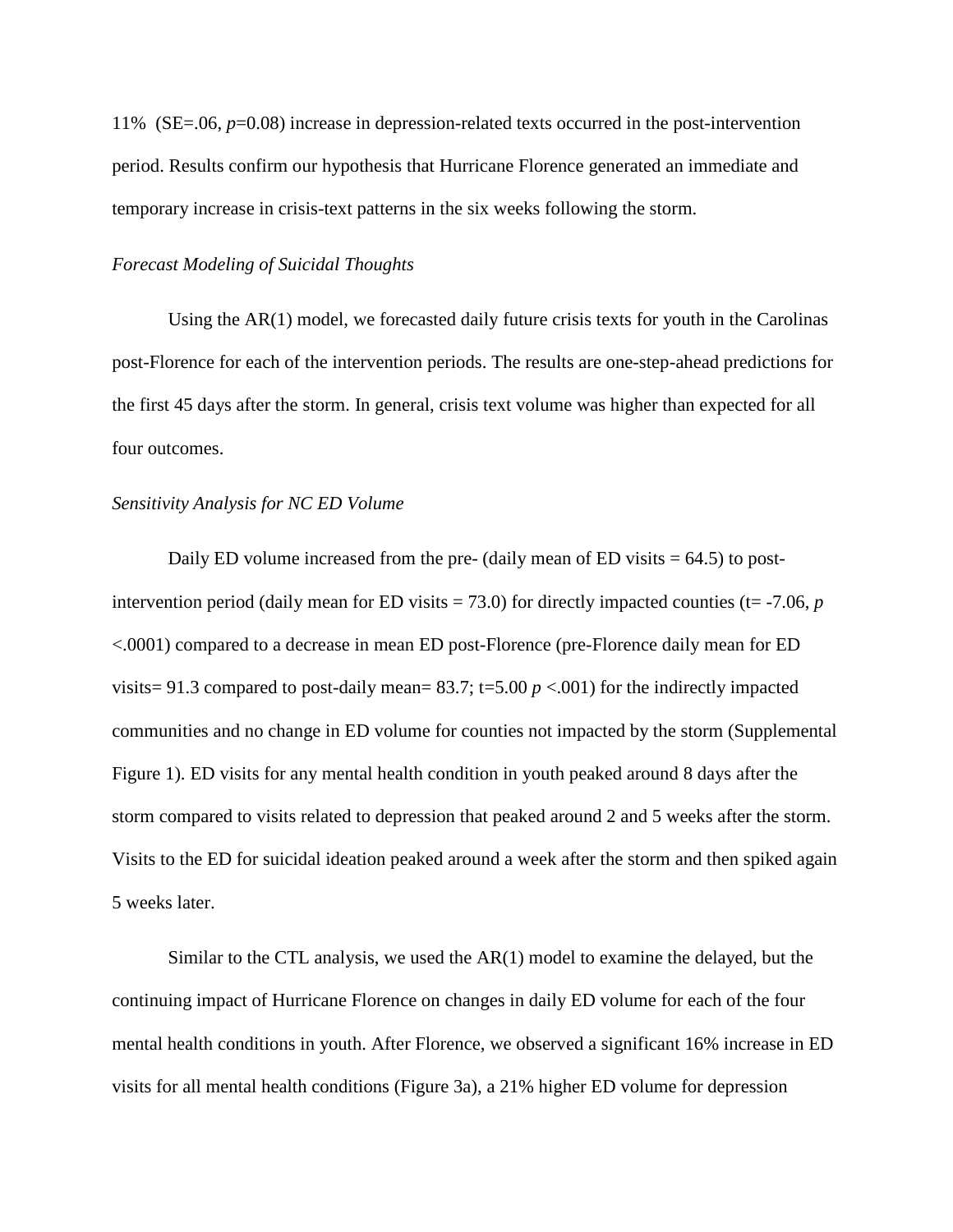(Figure 3b), a 33% increase in visits for suicidal ideation with a peak around 2 weeks and 1 month after the storm (Figure 3c), and 23% more ED visits for anxiety among youth (Figure 3d). ED volume for all four conditions abruptly dropped during the week of the storm for impacted communities.

## **Discussion**

This study examined the impact of Hurricane Florence on daily crisis text patterns for youth in the Carolinas. Our results are an original contribution to the literature and are the first to assess help-seeking behaviors in an impacted population before, during, and after a catastrophic hurricane. We found a significant and sustained increase in crisis-texts for two mental health outcomes –anxiety/stress and suicidal thoughts– immediately after Hurricane Florence. After controlling for recent shocks in local crisis text patterns (i.e., the  $AR(1)$  term), we conclude that the initial and sustained increase in mean crisis-texts post-disaster is likely reflective of the mental health experience of youth in the Carolinas associated with Hurricane Florence and is not likely due to an alternative unobserved factor.

These results were confirmed by a sensitivity analysis examining changes in ED volume among youth in directly impacted communities in North Carolina. In general, we observed a 16% increase in any mental health-related ED visits for youth age 15 to 24 after Florence. ED volume in this group was higher than crisis text volume for all three conditions: anxiety-related ED visits increased 23 % (compared to 17% in CTL volume), depression-related ED visits increased 21% (compared to 11% in CTL volume), and ED visits for suicidal thoughts / ideation increased 33% (compared to 23% in CTL volume).

Typically, communities impacted by a natural disaster (e.g., catastrophic hurricane) do not have enough counselors trained to provide youth with the mental health care services they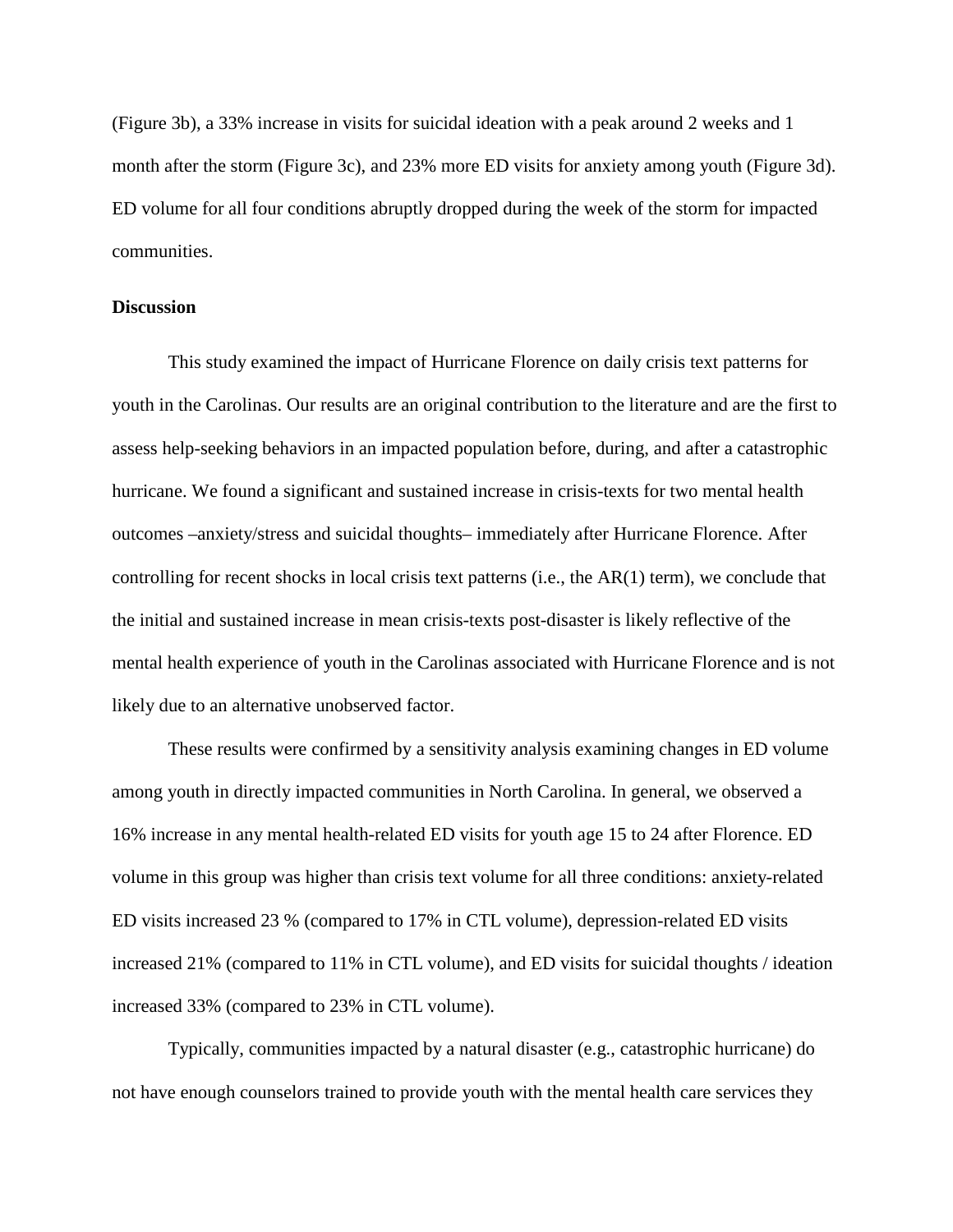need after a disaster, particularly in the initial impact period.<sup>50,51</sup> Our results highlight a notable increase in help-seeking behaviors for trauma-related symptoms (e.g., depression, stress, and anxiety) among youth following Florence. Pina et al. noted that greater helpfulness from extrafamilial sources of social support predicted lower levels of youth-reported symptoms of posttraumatic stress disorder, anxiety, and depression post-Katrina.<sup>52</sup> Encouragingly, our results highlight willingness among this vulnerable, youthful population to use a text-based crisis counseling platform (i.e., Crisis Text Line) to address their mental health support needs outside of traditional, clinic-based individual therapy.

We observed a significant spike in mental health-related symptoms, including anxiety and stress, post-Florence. Our results are troubling as chronic anxiety is the strongest predictor for more severe, longer-lasting post-traumatic stress conditions among youth following other hurricane events, such as high-intensity storms Andrew (August 1992) and Katrina (August 2005).51,53,54 In the general population, self-reported mental health outcomes, including PTSD, anxiety, and depression, have exhibited peaks in occurrence following large hurricane-related flooding events, similar to those experienced following Hurricane Florence.<sup>55</sup>

Early disaster research has linked hurricane exposure with a 31% increase in suicides in the two years following the event among populations directly exposed.<sup>24</sup> Research has also shown an increased prevalence of post-traumatic stress disorder, major depressive disorder, and anxiety disorders, as important risk factors for suicidal thinking.<sup>24,56,57</sup> Temporarily, we found a strong and immediate short term increase in help-seeking behaviors for suicidal thoughts following Hurricane Florence and then a smaller delayed increase in texts associated with suicidal thoughts within six weeks of the event.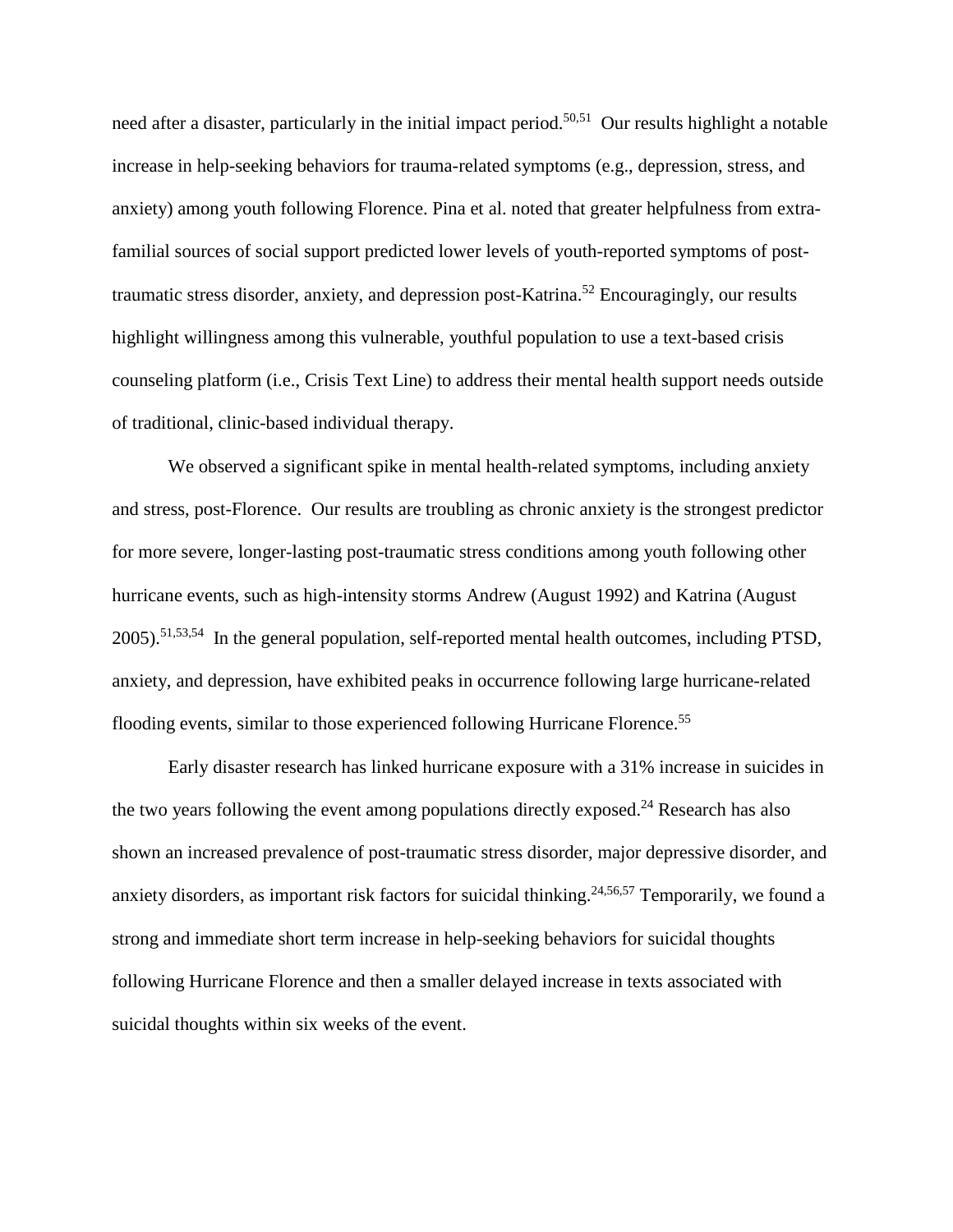Contrary to our results, previous research has recorded an immediate drop in suicidal ideation and non-fatal suicidal-related behaviors in the initial post-disaster period as being attributable to the "honeymoon" phase<sup>58</sup> in which impacted members of the community mount a "pull it together" response.<sup>59</sup> Yet, follow-up studies have generally demonstrated an increase in suicidality starting around the 6-month mark, when the "honeymoon" phase is wearing off and the reality of new normal arises during recovery efforts.<sup>60,61</sup> For instance, Kessler et al.<sup>60</sup>, examined suicidality following Hurricane Katrina, and noted a delayed increase in severe mental illness, suicidal ideation plans, and PTSD, although their results were examined over a more extended time period (e.g., one-year post-hurricane) than our study (e.g., six weeks). Our results are the first to identify an increase in suicidal thoughts during the initial impact phase and highlight the need to promote text-based mental health services like Crisis Text Line. *Strengths and Limitations*.

Our study contributes to the literature in several significant ways. First, unlike the previous research<sup>50,60,62</sup>, which focused on survey-responses, psychometric screening scales, and clinical interviews, our study uses an interrupted time-series design. An interrupted time-series design accounts for confounding factors by taking into account pre-intervention trends to better characterize the impact (i.e., level, slope, and changing pattern) and thus is considered a robust tool for evaluating the longitudinal impact of a large scale hurricane (i.e., "natural experiment") with a specific time of onset.<sup>63,64</sup> Additional strengths included the use of daily counts for texting behavior from a nationally available crisis text platform (*n*=304 time points) compared to weekly or monthly counts which significantly increased power to detect a true difference in crisis behaviors in the post-intervention period, as well as ARIMA models allow for the adjustment of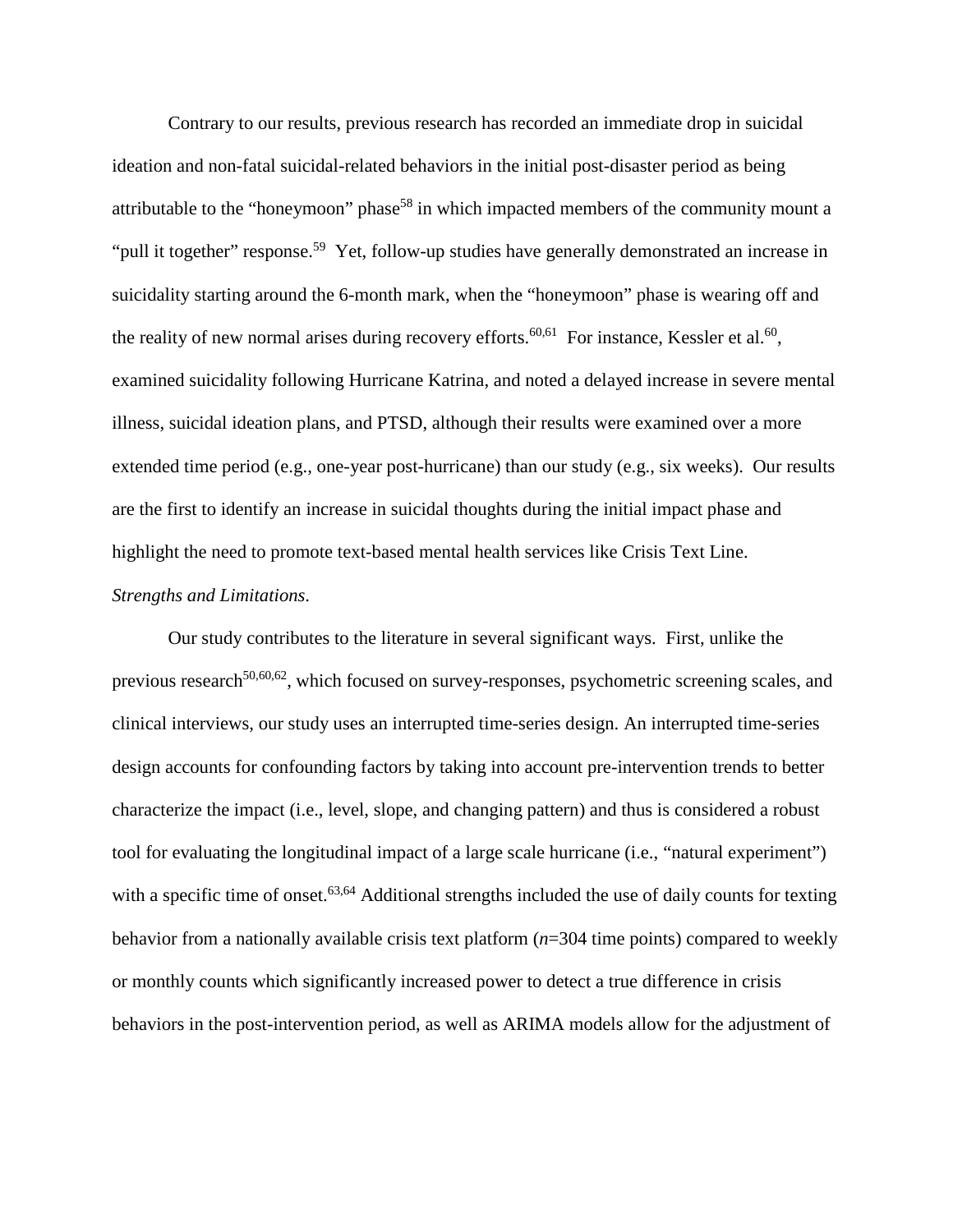autocorrelation to account for the delayed influence of crisis texts for a particular outcome earlier in the time-series and the detection of seasonality.

Additionally, our study examined a wide range of topics about which individuals sought help, including stress, anxiety, depression, and suicidal thoughts, thus providing a broader assessment of mental health concerns and potential crisis events post-hurricane than previous studies which predominantly focused on PTSD and acute stress disorders (e.g., Norris et al. 2002 65). Our focused analysis of a text-based platform, which provides a more immediate method of capturing the psychological response of young people compared to traditional survey methodologies, may explain why our results differ from previous research.

Due to the small sample size of daily texts for each of the outcomes aggregated for North and South Carolina combined, we could not examine changes in daily text rates for individual area codes separately to approximate storm impact (i.e., tease out the difference between highest exposed area and less-exposed areas). Further, because we used aggregated and de-identified crisis text data, we were unable to discern the effect of pre-existing mental health conditions (e.g., previous diagnosis of anxiety or depression) on post-Florence call volume. Research has shown that the mental health consequences of a disaster among survivors with a pre-existing mental health condition (e.g., anxiety, depression) are more severe compared to youth with new and emergent psychological sequelae. <sup>66</sup> However, state-level data on emergency department visits and mental health care utilization for North Carolina in 2018 confirmed trends identified in the CTL text data and showed the magnitude mental health conditions post-storm for youth in the most impacted areas.

Individual-level risk factors involved in influencing the differential effects of hurricane exposure and experience in youth (i.e., youth adaptation) are low socioeconomic standing,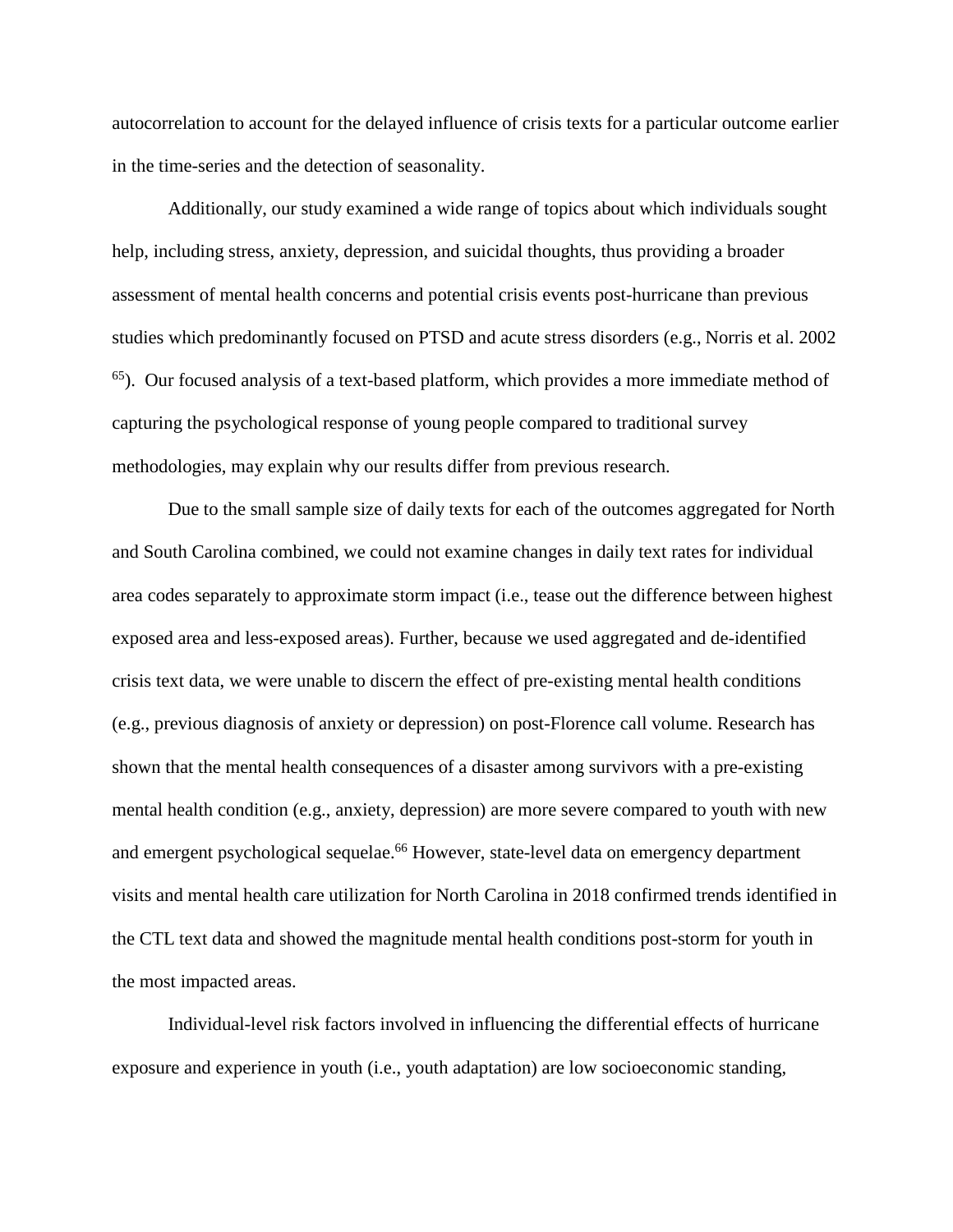previous experience with a natural disaster, pre-existing mental health conditions (e.g., anxiety, depression, suicidal thoughts), social support, discrimination, and disruption in access to mental health services and medication.<sup>31,67</sup> We were unable to differentiate if individual-level factors influenced the magnitude of crisis events associated with the increase in adolescent texting behavior, despite previous research showing disparities in mental health outcomes post-disaster among specific sub-populations.<sup>68</sup> CTL captures volunteer demographic data on texters by sending out a follow-up survey after the call, but only about 4 out of 10 texters complete the survey. Lastly, de-identified crisis conversations did not include information on the magnitude of impact for CTL-users post-storm, and if they or their families were directly impacted through property damage, death, or injury or indirectly exposed as the result of repeated media exposure on the event. Proximity to hurricanes and hurricane-related impacts are important predictors for both immediate and long-lasting mental health impacts (e.g., Furr et al. 2010, Schwartz et al.  $2017^{68,69}$ .

#### *Directions for Future Research*.

To date, no published studies were located that used CTL data to examine help-seeking behavior before and after a major hurricane. More research on determining the efficacy of CTLderived preventive and early intervention crisis service delivery among youth is needed to understand how this low-cost service can be leveraged to reduce the psychological distress of weather-related disasters. Over two decades of research suggests that schools are a de facto mental health system for adolescents.<sup>70,71</sup> and school-based interventions have shown a tremendous amount of potential for improving the mental health of this highly vulnerable group by providing enhanced social support<sup>72</sup> and bolstering emotional well-being<sup>73</sup> post-hurricane. A new avenue of research might involve coupling and mobilizing available services in the schools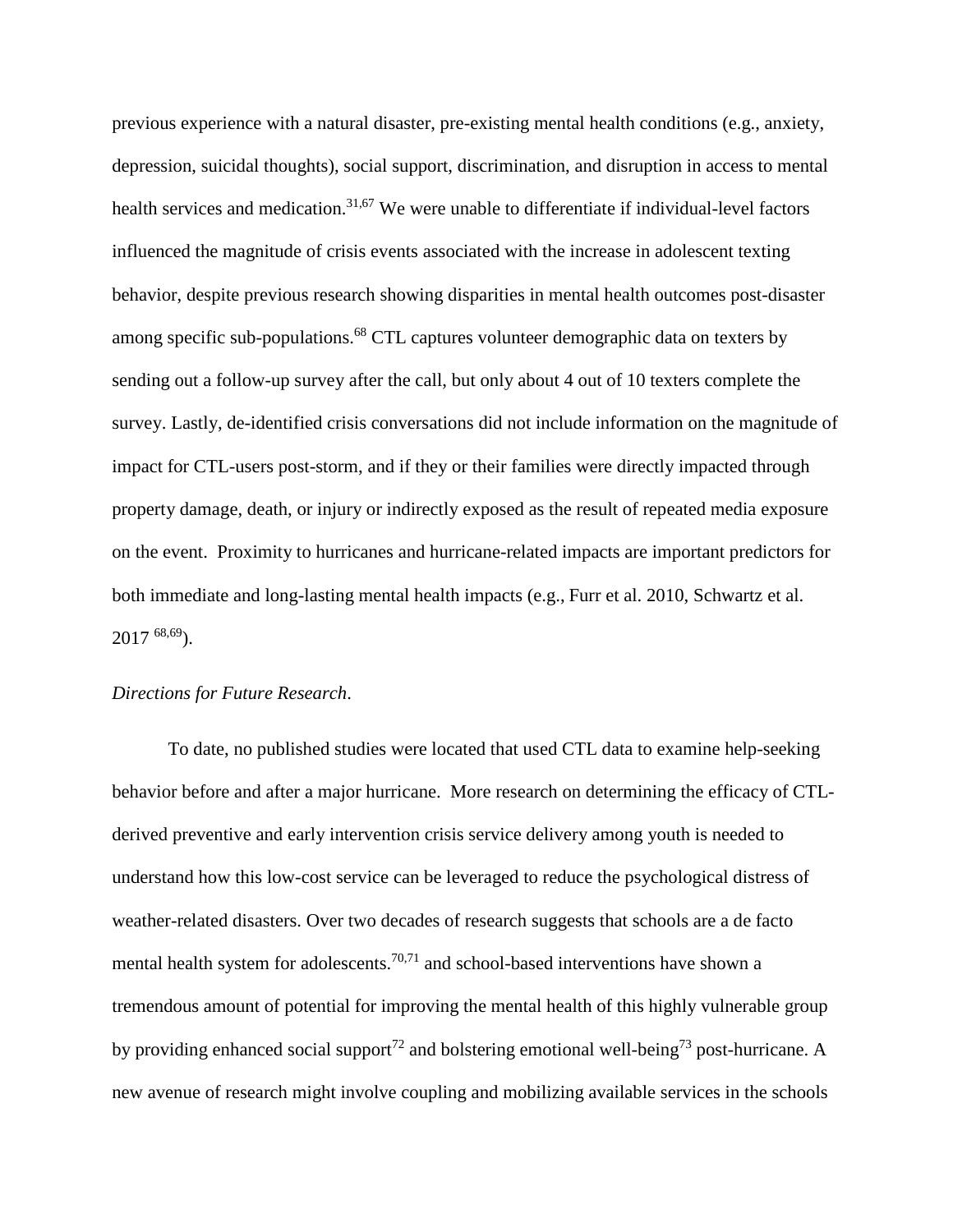where these climate events take place and deploying them strategically and immediately in the aftermath (e.g., Banks and Weems 2014, Kirk et al. 2018<sup>74,75</sup>). Strategic partnerships involving CTL, the public and mental health community, and schools located in disaster impacted areas may one day involve widely disseminating CTL services as a standard mental health crisis intervention protocol in disaster torn communities.

Now with the rapid pace and reach of these texted-based media platforms, we have the capacity for situation monitoring to mitigate the impact of disasters in youth. CTL services could be used to target mental health and other social support resources for youth exposed to hurricanerelated stress and trauma in both the immediate and prolonged exposure periods. CTL can also be leveraged by the public health and disaster response community as a real-time screening tool to identify impacted areas with persons who are the most in need of supplemental mental health services and monitor the effectiveness of post-disaster mental health interventions.

Crisis text line counselors are volunteer-based and undergo a rigorous 200-hour training program. In addition, the current CTL volunteer workforce in the United States is substantial (approximately 5000). Training includes reflective listening, collaborative problem-solving, and crisis management; however, training materials do not specifically address how to respond to severe disruptions occurring in the aftermath of a natural disaster or extreme weather event. Research examining the need for pre-event training among CTL counselors based on the core principles of Psychological First Aid<sup>76</sup> can be used to identify areas in which counselors feel underprepared to address the mental health consequences in youth following a weather-related disaster.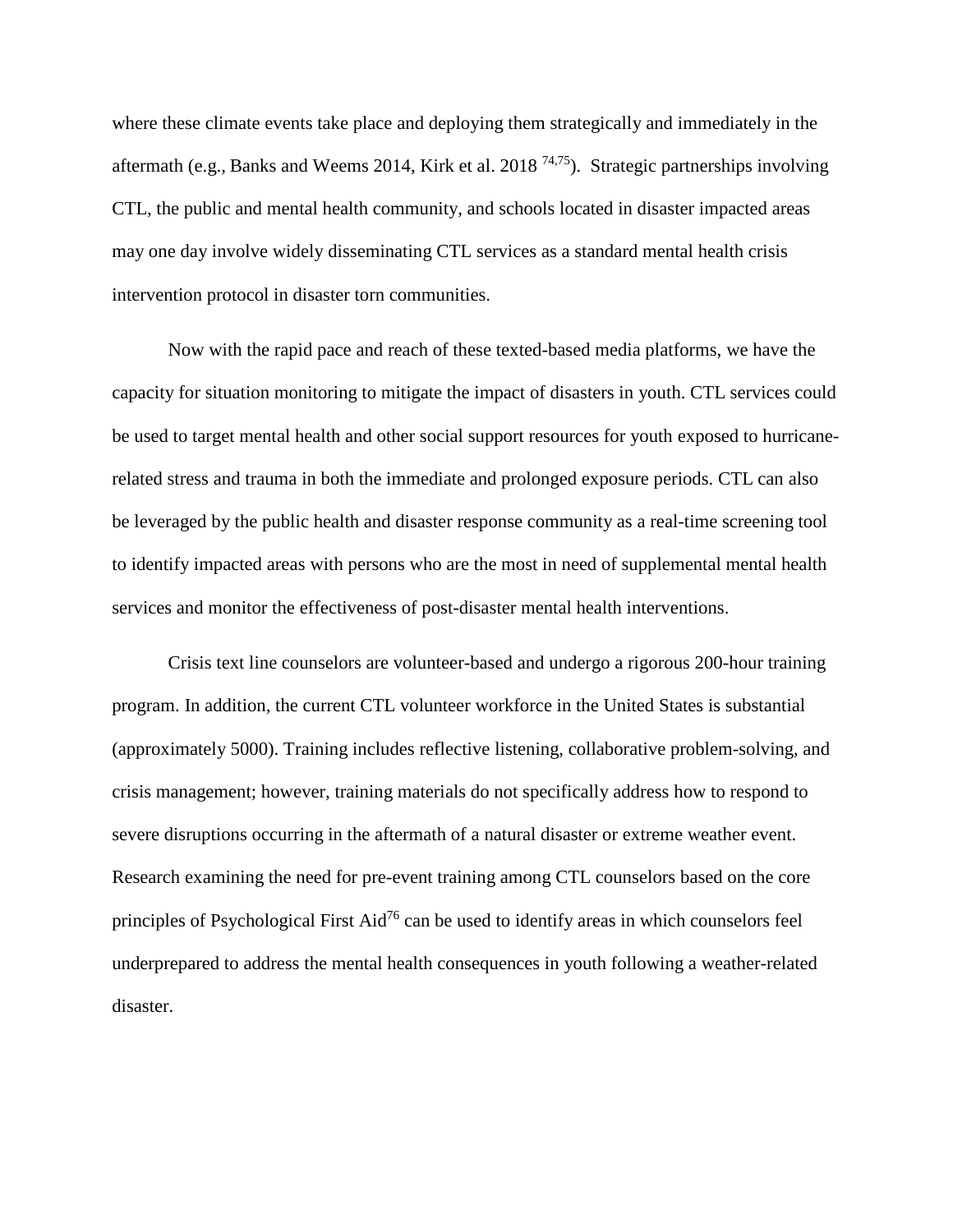## *Conclusions*.

A lack of mental health resources has been cited as a significant challenge in the aftermath of weather-related disasters. This challenge is particularly problematic for youth, a group that is especially vulnerable to the mental health consequences of disasters and who are typically reluctant to seek help for mental health problems due to misinformation or perceived stigma attached to the receipt of these services. Critical to post-disaster recovery is the ability of a community to address mental health needs, specifically through adequate resources and timely interventions. Technology-based platforms, like Crisis Text Line, provide an opportunity for fast, cost-effective crisis counseling following natural disasters and can be used to lessen the mental health impact in youth post-disaster by increasing the reach while simultaneously reducing the time it takes to access these safety net mental health services.

**ACKNOWLEDGEMENT** Support for this research was provided in part by the Robert Wood Johnson Foundation. The views expressed here do not necessarily reflect the views of the Foundation. Help-seeking behavior data was supplied by Crisis Text Line. Crisis Text Line does not take responsibility for the scientific validity or accuracy of methodology, results, statistical analyses, or conclusions presented. The authors thank Crisis Text Line for providing data and approving aggregated outputs for research use. This work would not be possible without their support.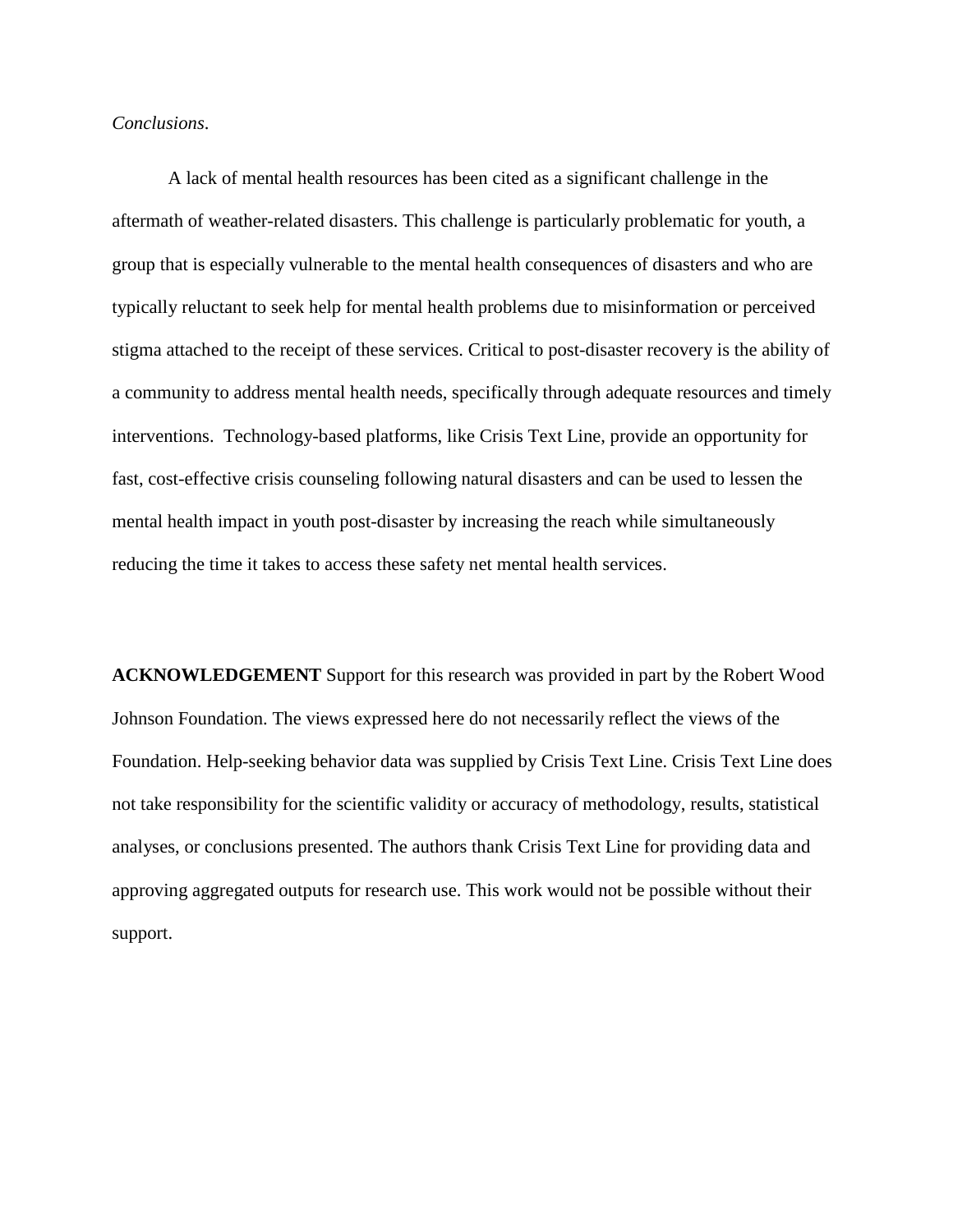# **REFERENCES**

- 1. Dodgen D, D. Donato, N. Kelly, A. La Greca, J. Morganstein, J. Reser, J. Ruzek, S. Schweitzer, M.M. Shimamoto, K. Thigpen Tart, and R. Ursano. Ch. 8: Mental Health and Well-Being. In: *The Impacts of Climate Change on Human Health in the United States: A Scientific Assessment.* Washington, D.C. : U.S. Global Change Research Program; 2016:217–246.
- 2. Berry HL, Waite TD, Dear KBG, Capon AG, Murray V. The case for systems thinking about climate change and mental health. *Nature Climate Change.* 2018;8(4):282-290.
- 3. Walsh J, D. Wuebbles, K. Hayhoe, J. Kossin, K. Kunkel, G. Stephens, P. Thorne, R. Vose, M. Wehner, J. Willis, D. Anderson,, S. Doney RF, P. Hennon, V. Kharin, T. Knutson, F. Landerer, T. Lenton, J. Kennedy, and R. Somerville. Ch. 2: Our Changing Climate. Climate Change Impacts in the United States. In: J. M. Melillo TTCR, and G. W. Yohe, Eds., ed. *The Third National Climate Assessment.* U.S. Global Change Research Program; 2014:19-67.
- 4. Carter L, A. Terando, K. Dow, K. Hiers, K.E. Kunkel, A. Lascurain, D. Marcy, M. Osland, and P. Schramm,. 2018: Southeast. In: Reidmiller DR, C.W. Avery, D.R. Easterling, K.E. Kunkel, K.L.M. Lewis, T.K. Maycock, and B.C. Stewart ed. *Impacts, Risks, and Adaptation in the United States: Fourth National Climate Assessment, Volume II* Washington, DC: U.S. Global Change Research Program; 2018:743-808.
- 5. Dodgen D, Donato D, Kelly N, et al. Ch. 8: Mental Health and Well-Being. In: *The Impacts of Climate Change on Human Health in the United States: A Scientific Assessment.* Washington, DC: U.S. Global Change Research Program; 2016:217–246.
- 6. Disasters NCoCa. *2010 Report to the President and Congress.* Rockville, MD: Agency for Healthcare Research and Quality; October 2010.
- 7. McLaughlin KA, Fairbank JA, Gruber MJ, et al. Serious emotional disturbance among youths exposed to Hurricane Katrina 2 years postdisaster. *Journal of the American Academy of Child and Adolescent Psychiatry.* 2009;48(11):1069-1078.
- 8. Marsee MA. Reactive aggression and posttraumatic stress in adolescents affected by Hurricane Katrina. *Journal of clinical child and adolescent psychology : the official journal for the Society of Clinical Child and Adolescent Psychology, American Psychological Association, Division 53.* 2008;37(3):519-529.
- 9. Scott BG, Lapre GE, Marsee MA, Weems CF. Aggressive behavior and its associations with posttraumatic stress and academic achievement following a natural disaster. *Journal of clinical child and adolescent psychology : the official journal for the Society of Clinical Child and Adolescent Psychology, American Psychological Association, Division 53.* 2014;43(1):43-50.
- 10. Costa NM, Weems CF, Pina AA. Hurricane Katrina and youth anxiety: the role of perceived attachment beliefs and parenting behaviors. *Journal of anxiety disorders.* 2009;23(7):935-941.
- 11. Weems CF, Russell JD, Neill EL, Berman SL, Scott BG. Existential Anxiety Among Adolescents Exposed to Disaster: Linkages Among Level of Exposure, PTSD, and Depression Symptoms. *Journal of traumatic stress.* 2016;29(5):466-473.
- 12. Goenjian AK, Molina L, Steinberg AM, et al. Posttraumatic stress and depressive reactions among Nicaraguan adolescents after hurricane Mitch. *The American journal of psychiatry.* 2001;158(5):788-794.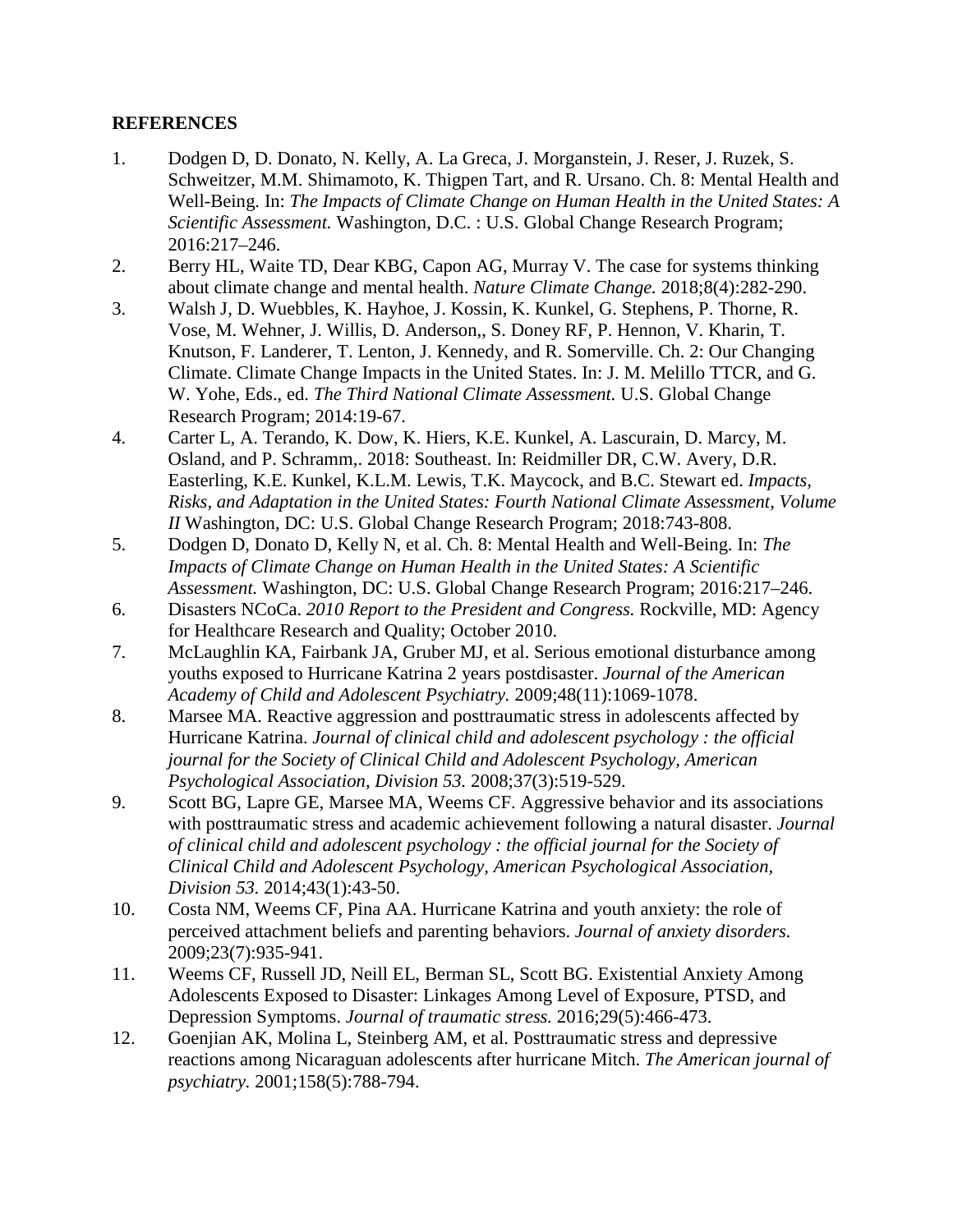- 13. Kar N, Bastia BK. Post-traumatic stress disorder, depression and generalised anxiety disorder in adolescents after a natural disaster: a study of comorbidity. *Clinical practice and epidemiology in mental health : CP & EMH.* 2006;2:17.
- 14. Kar N, Mohapatra PK, Nayak KC, Pattanaik P, Swain SP, Kar HC. Post-traumatic stress disorder in children and adolescents one year after a super-cyclone in Orissa, India: exploring cross-cultural validity and vulnerability factors. *BMC psychiatry.* 2007;7:8.
- 15. Weems CF, Taylor LK, Cannon MF, et al. Post traumatic stress, context, and the lingering effects of the Hurricane Katrina disaster among ethnic minority youth. *Journal of abnormal child psychology.* 2010;38(1):49-56.
- 16. Yang P, Yen CF, Tang TC, et al. Posttraumatic stress disorder in adolescents after Typhoon Morakot-associated mudslides. *Journal of anxiety disorders.* 2011;25(3):362- 368.
- 17. Scott BG, Sanders AF, Graham RA, et al. Identity Distress among Youth Exposed to Natural Disasters: Associations with Level of Exposure, Posttraumatic Stress, and Internalizing Problems. *Identity (Mahwah, NJ).* 2014;14(4):255-267.
- 18. Brown TH, Mellman TA, Alfano CA, Weems CF. Sleep fears, sleep disturbance, and PTSD symptoms in minority youth exposed to Hurricane Katrina. *Journal of traumatic stress.* 2011;24(5):575-580.
- 19. Acierno R, Ruggiero KJ, Galea S, et al. Psychological sequelae resulting from the 2004 Florida hurricanes: implications for postdisaster intervention. *American journal of public health.* 2007;97 Suppl 1:S103-108.
- 20. Felix E, Kaniasty K, You S, Canino G. Parent-Child Relationship Quality and Gender as Moderators of the Influence of Hurricane Exposure on Physical Health Among Children and Youth. *Journal of pediatric psychology.* 2016;41(1):73-85.
- 21. Grant SM, Hardin SB, Pesut DJ, Hardin T. Psychological evaluations, referrals, and follow-up of adolescents after their exposure to Hurricane Hugo. *Journal of child and adolescent psychiatric nursing : official publication of the Association of Child and Adolescent Psychiatric Nurses, Inc.* 1997;10(1):7-16.
- 22. Hardin SB, Weinrich M, Weinrich S, Hardin TL, Garrison C. Psychological distress of adolescents exposed to Hurricane Hugo. *Journal of traumatic stress.* 1994;7(3):427-440.
- 23. Jacobs MB, Harville EW. Long-Term Mental Health Among Low-Income, Minority Women Following Exposure to Multiple Natural Disasters in Early and Late Adolescence Compared to Adulthood. *Child & youth care forum.* 2015;44(4):511-525.
- 24. Krug EG, Kresnow M, Peddicord JP, et al. Suicide after natural disasters. *The New England journal of medicine.* 1998;338(6):373-378.
- 25. Lai BS, La Greca AM, Auslander BA, Short MB. Children's symptoms of posttraumatic stress and depression after a natural disaster: comorbidity and risk factors. *Journal of affective disorders.* 2013;146(1):71-78.
- 26. McLaughlin KA, Fairbank JA, Gruber MJ, et al. Trends in serious emotional disturbance among youths exposed to Hurricane Katrina. *Journal of the American Academy of Child and Adolescent Psychiatry.* 2010;49(10):990-1000, 1000.e1001-1002.
- 27. Osofsky JD, Osofsky HJ, Weems CF, Hansel TC, King LS. Effects of Stress Related to the Gulf Oil Spill on Child and Adolescent Mental Health. *Journal of pediatric psychology.* 2016;41(1):65-72.
- 28. Osofsky JD, Osofsky HJ, Weems CF, King LS, Hansel TC. Trajectories of post-traumatic stress disorder symptoms among youth exposed to both natural and technological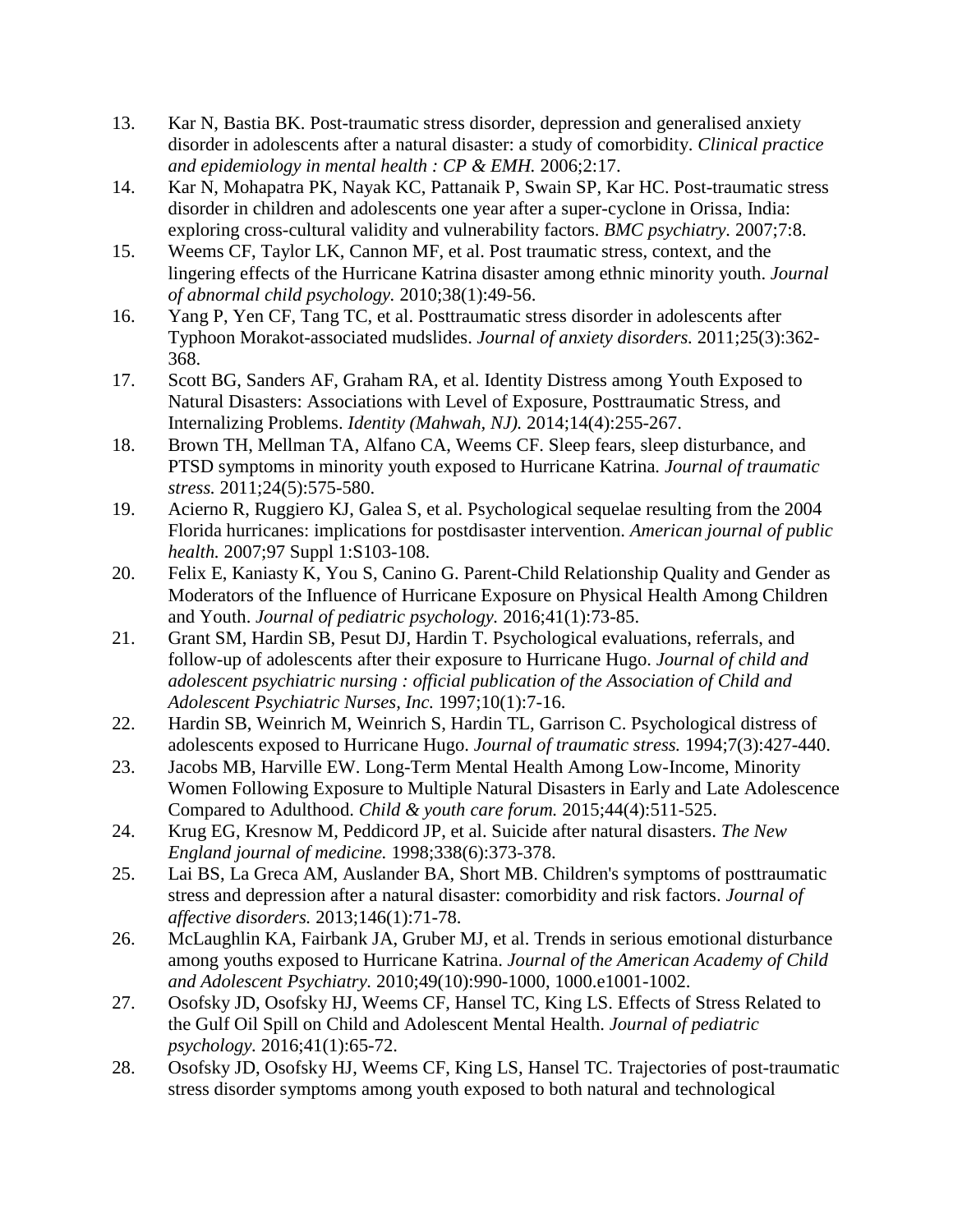disasters. *Journal of child psychology and psychiatry, and allied disciplines.*  2015;56(12):1347-1355.

- 29. Shaw JA, Applegate B, Schorr C. Twenty-one-month follow-up study of school-age children exposed to Hurricane Andrew. *Journal of the American Academy of Child and Adolescent Psychiatry.* 1996;35(3):359-364.
- 30. Thompson MP, Norris FH, Hanacek B. Age differences in the psychological consequences of Hurricane Hugo. *Psychology and aging.* 1993;8(4):606-616.
- 31. Warheit GJ, Zimmerman RS, Khoury EL, Vega WA, Gil AG. Disaster related stresses, depressive signs and symptoms, and suicidal ideation among a multi-racial/ethnic sample of adolescents: a longitudinal analysis. *Journal of child psychology and psychiatry, and allied disciplines.* 1996;37(4):435-444.
- 32. Abramson DM, Park YS, Stehling-Ariza T, Redlener I. Children as bellwethers of recovery: dysfunctional systems and the effects of parents, households, and neighborhoods on serious emotional disturbance in children after Hurricane Katrina. *Disaster medicine and public health preparedness.* 2010;4 Suppl 1:S17-27.
- 33. Gould MS, Kalafat J, Harrismunfakh JL, Kleinman M. An evaluation of crisis hotline outcomes. Part 2: Suicidal callers. *Suicide & life-threatening behavior.* 2007;37(3):338- 352.
- 34. Kalafat J, Gould MS, Munfakh JL, Kleinman M. An evaluation of crisis hotline outcomes. Part 1: Nonsuicidal crisis callers. *Suicide & life-threatening behavior.* 2007;37(3):322-337.
- 35. Stewart SR, Berg R. *Hurricane Florence (AL062018): 31 August-17 September 2018.* National Hurricane Center Tropical Cyclone Report; 30 May 2019 2019.
- 36. USGS. USGS: Florence set at least 28 flood records in Carolinas. 2019. [https://www.usgs.gov/news/usgs-florence-set-least-28-flood-records-carolinas.](https://www.usgs.gov/news/usgs-florence-set-least-28-flood-records-carolinas) Published November 13, 2018. Accessed June15, 2019.
- 37. Smith AB. 2018's Billion Dollar Disasters in Context. In: NOAA NCEI; 2019.
- 38. Line CT. Open Data Collaborations [https://www.crisistextline.org/open-data](https://www.crisistextline.org/open-data-collaborations)[collaborations.](https://www.crisistextline.org/open-data-collaborations) Accessed 07 February 2020.
- 39. Sugg MM, Dixon PG, Runkle JD. Crisis support-seeking behavior and temperature in the United States: Is there an association in young adults and adolescents? *Sci Total Environ.* 2019;669:400-411.
- 40. Sugg MM, Michael KD, Stevens SE, Filbin R, Weiser J, Runkle JD. Crisis text patterns in youth following the release of 13 Reasons Why Season 2 and celebrity suicides: A case study of summer 2018. *Prev Med Rep.* 2019;16:100999.
- 41. Thompson LK, Michael KD, Runkle J, Sugg MM. Crisis Text Line use following the release of Netflix series 13 Reasons Why Season 1: Time-series analysis of help-seeking behavior in youth. *Preventive Medicine Reports.* 2019;14:100825.
- 42. Thompson LK, Sugg MM, Runkle JR. Adolescents in crisis: A geographic exploration of help-seeking behavior using data from Crisis Text Line. *Social science & medicine (1982).* 2018;215:69-79.
- 43. Prevention CfDCa. International classification of diseases, tenth revision, clinical modification (ICD-10-CM).
- 44. FEMA. North Carolina Hurricane Florence (DR-4393). In:2018.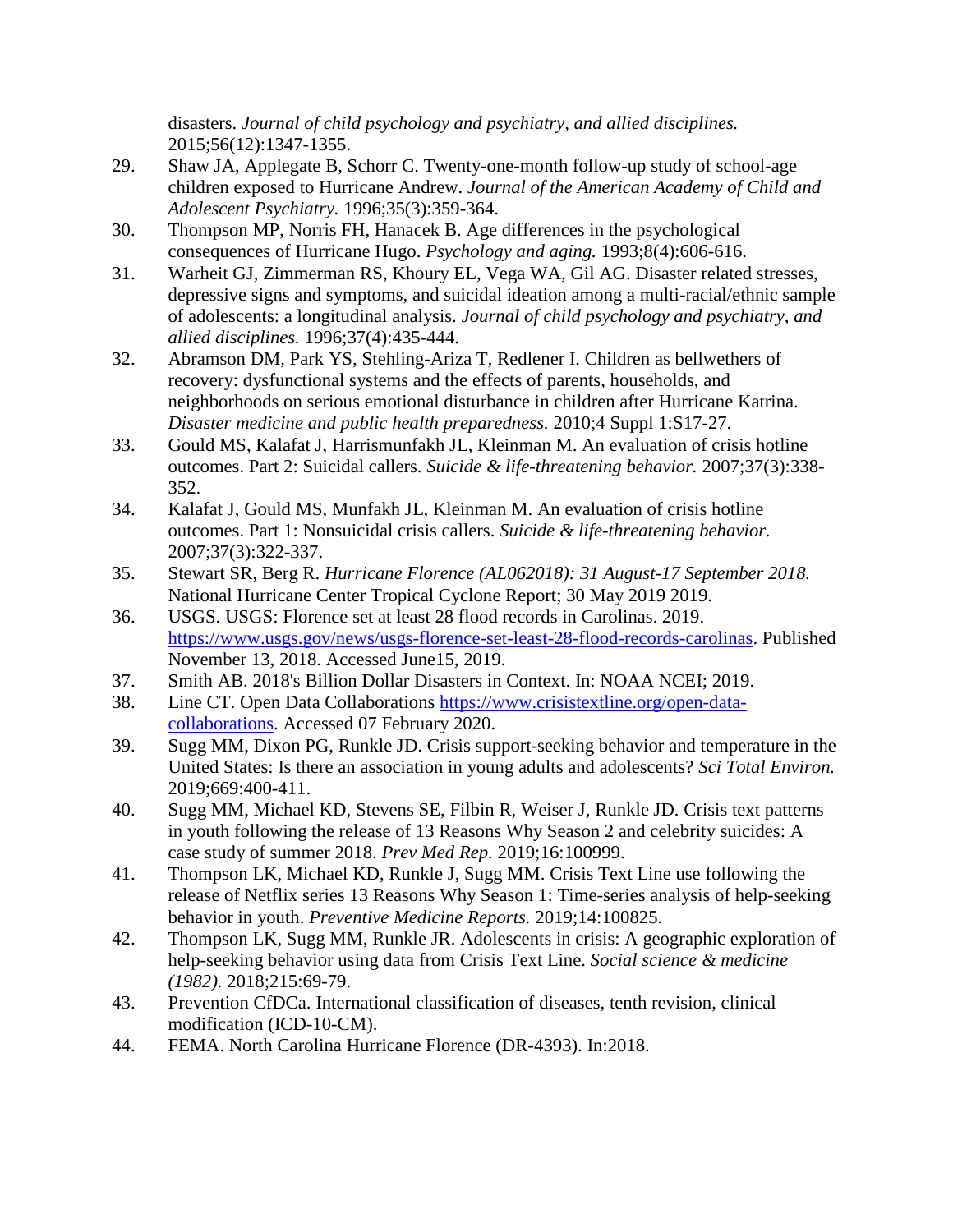- 45. Gebski V, Ellingson K, Edwards J, Jernigan J, Kleinbaum D. Modelling interrupted time series to evaluate prevention and control of infection in healthcare. *Epidemiol Infect.* 2012;140(12):2131-2141.
- 46. Penfold RB, Zhang F. Use of interrupted time series analysis in evaluating health care quality improvements. *Acad Pediatr.* 2013;13(6 Suppl):S38-44.
- 47. Wagner AK, Soumerai SB, Zhang F, Ross-Degnan D. Segmented regression analysis of interrupted time series studies in medication use research. *J Clin Pharm Ther.* 2002;27(4):299-309.
- 48. Brocklebank JC, Dickey DA, Choi B. *SAS for forecasting time series.* SAS institute; 2018.
- 49. Inc SI. SAS/ETS 13.4 User's Guide: The ARIMA Procedure. In: Cary, NC: SAS institute Inc, ; 2014.
- 50. Wang PS, Gruber MJ, Powers RE, et al. Mental health service use among hurricane Katrina survivors in the eight months after the disaster. *Psychiatric services (Washington, DC).* 2007;58(11):1403-1411.
- 51. Jaycox LH, Cohen JA, Mannarino AP, et al. Children's mental health care following Hurricane Katrina: a field trial of trauma-focused psychotherapies. *Journal of traumatic stress.* 2010;23(2):223-231.
- 52. Pina AA, Villalta IK, Ortiz CD, Gottschall AC, Costa NM, Weems CF. Social support, discrimination, and coping as predictors of posttraumatic stress reactions in youth survivors of Hurricane Katrina. *Journal of clinical child and adolescent psychology : the official journal for the Society of Clinical Child and Adolescent Psychology, American Psychological Association, Division 53.* 2008;37(3):564-574.
- 53. La Greca AM, Lai BS, Llabre MM, Silverman WK, Vernberg EM, Prinstein MJ. Children's Postdisaster Trajectories of PTS Symptoms: Predicting Chronic Distress. *Child & youth care forum.* 2013;42(4):351-369.
- 54. Weems CF, Pina AA, Costa NM, Watts SE, Taylor LK, Cannon MF. Predisaster trait anxiety and negative affect predict posttraumatic stress in youths after hurricane Katrina. *Journal of consulting and clinical psychology.* 2007;75(1):154-159.
- 55. Lieberman-Cribbin W, Liu B, Schneider S, Schwartz R, Taioli E. Self-Reported and FEMA Flood Exposure Assessment after Hurricane Sandy: Association with Mental Health Outcomes. *PLoS One.* 2017;12(1):e0170965.
- 56. Nock MK, Borges G, Bromet EJ, Cha CB, Kessler RC, Lee S. Suicide and suicidal behavior. *Epidemiologic reviews.* 2008;30:133-154.
- 57. O'Connor RC, Nock MK. The psychology of suicidal behaviour. *The Lancet Psychiatry.* 2014;1(1):73-85.
- 58. Madianos MG, Evi K. Trauma and Natural Disaster: The Case of Earthquakes in Greece. *Journal of Loss and Trauma.* 2010;15(2):138-150.
- 59. Gordon KH, Bresin K, Dombeck J, Routledge C, Wonderlich JA. The impact of the 2009 Red River Flood on interpersonal risk factors for suicide. *Crisis.* 2011;32(1):52-55.
- 60. Kessler RC, Galea S, Gruber MJ, Sampson NA, Ursano RJ, Wessely S. Trends in mental illness and suicidality after Hurricane Katrina. *Molecular psychiatry.* 2008;13(4):374- 384.
- 61. Kolves K, Kolves KE, De Leo D. Natural disasters and suicidal behaviours: a systematic literature review. *Journal of affective disorders.* 2013;146(1):1-14.